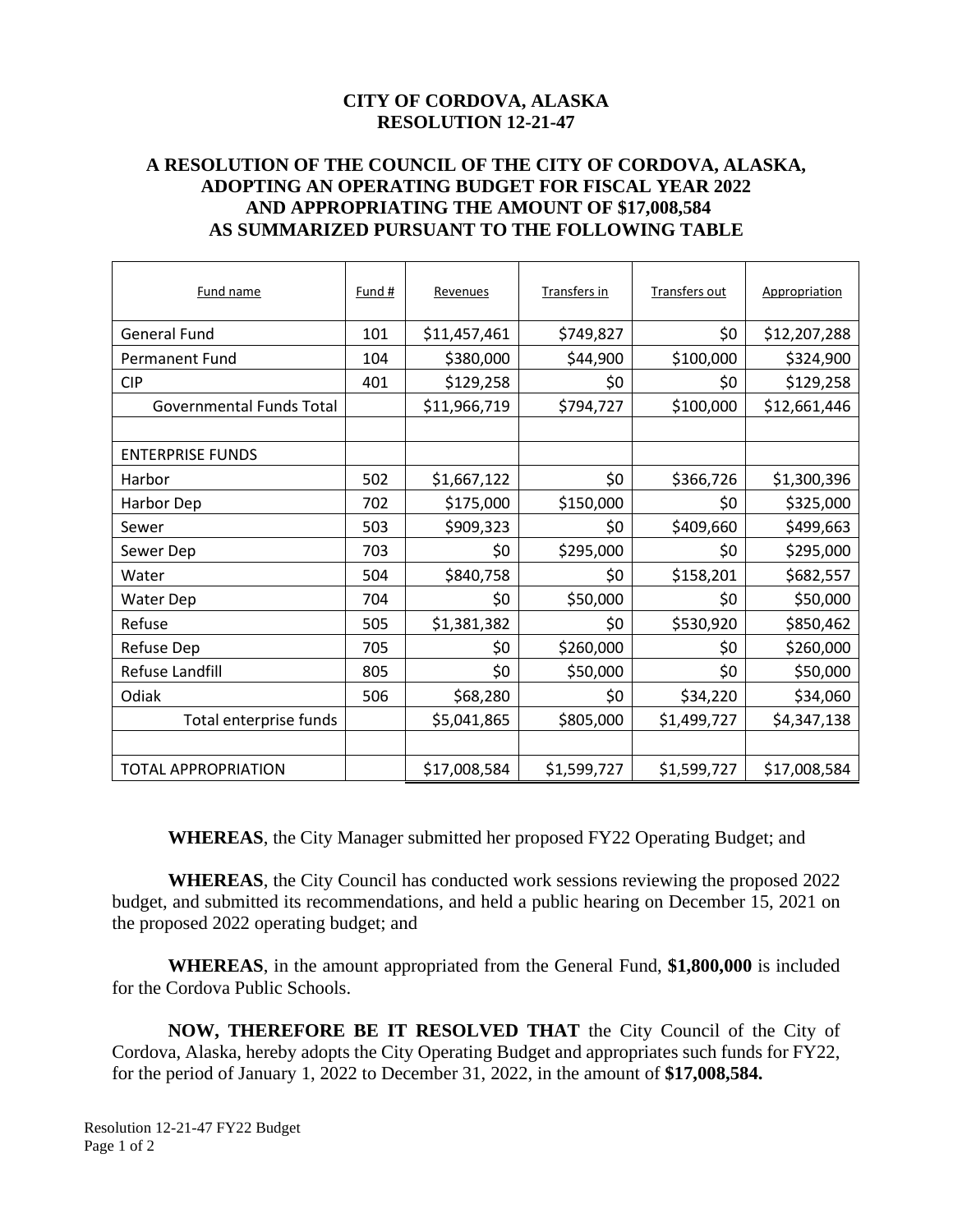**BE IT FURTHER RESOLVED** that all unencumbered balances remaining in each fund as of January 1, 2023 shall be transferred to the unappropriated fund balance of the respective fund from which appropriated.

## **PASSED AND APPROVED THIS 15th DAY OF DECEMBER 2021**



Clay R. Koplin, Mayor

ATTEST:

 $S_{\text{S}}$   $\Box$ Susan Bourgeois, CMC, City Clerk

Resolution 12-21-47 FY22 Budget Page 2 of 2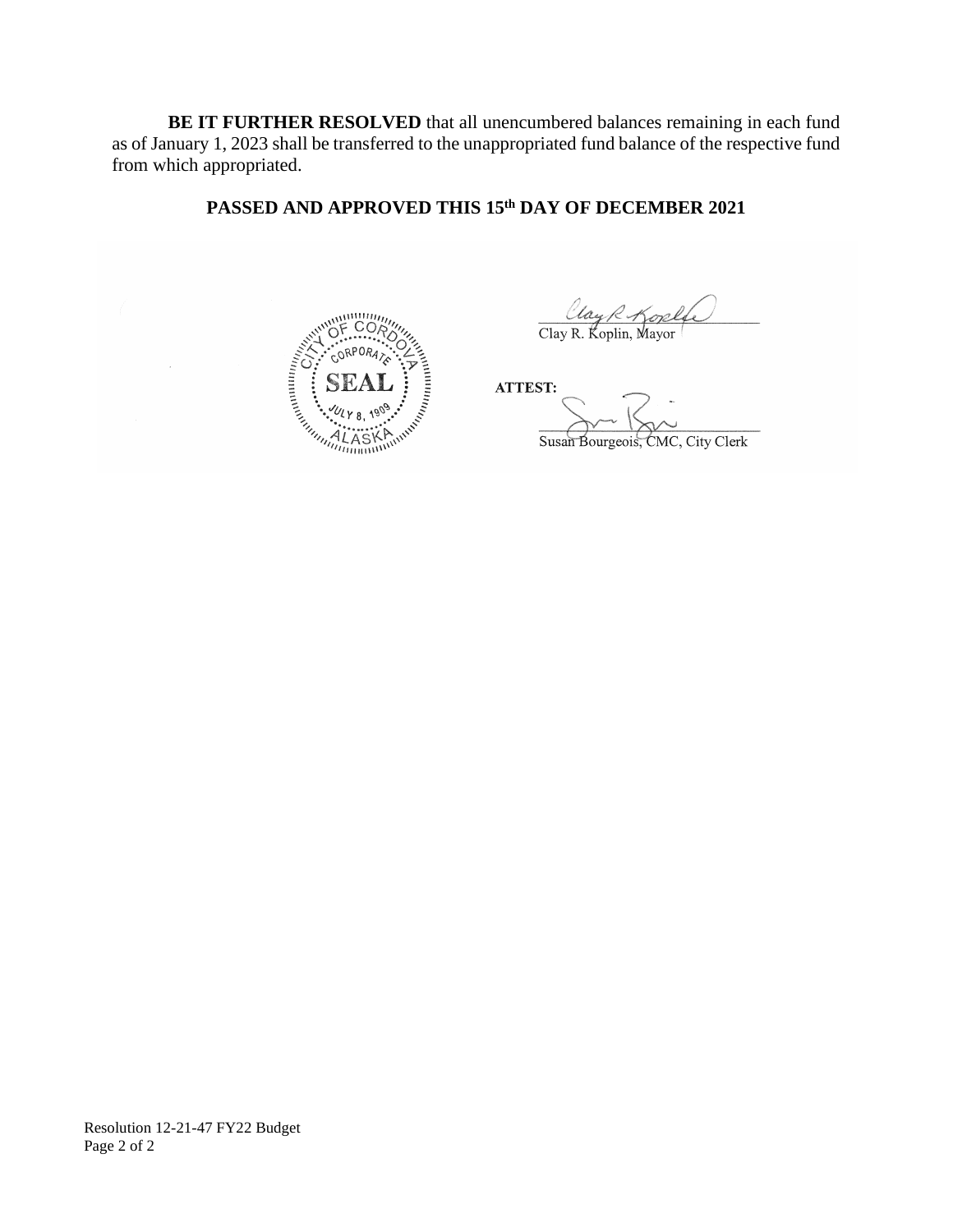| <b>General Fund Revenue</b>       |                                    |                        |  |
|-----------------------------------|------------------------------------|------------------------|--|
| <b>Account number</b>             | <b>Account description</b>         | <b>Proposed budget</b> |  |
| 101-300-40001                     | Property taxes                     | 2,800,000              |  |
| 101-300-40003                     | Property taxes - penalties         | 10,000                 |  |
| 101-300-40005                     | Property taxes - interest          | 2,000                  |  |
| 101-300-40010                     | Sales & use taxes                  | 3,600,000              |  |
| 101-300-40011                     | <b>Public accomodations surtax</b> | 190,000                |  |
| 101-300-40012                     | <b>Vehicle Rental Surtax</b>       | 11,000                 |  |
| 101-300-40015                     | Alcohol Tobacco & Pot Surtax       | 230,000                |  |
| 101-300-40030                     | Penalties and interest - sales tax | 10,000                 |  |
| 101-300-40040                     | In lieu tax payments               | 353,560                |  |
| 101-300-40041                     | Payment in lieu of taxes -other    | 10,125                 |  |
| <b>Total taxes</b>                |                                    | 7,216,685              |  |
|                                   |                                    |                        |  |
| 101-301-40100                     | <b>General business licenses</b>   | 20,000                 |  |
| 101-301-40120                     | Taxi - for hire operators          | 1,000                  |  |
| <b>Total licenses and permits</b> |                                    | 21,000                 |  |
|                                   |                                    |                        |  |
| 101-302-40205                     | Raw fish tax                       | 1,170,312              |  |
| 101-302-40207                     | <b>ARPA</b>                        | 572,982                |  |
| 101-302-40210                     | Liquor Licenses - share tax        | 7,500                  |  |
| 101-302-40215                     | Share revenue - general            | 75,000                 |  |
| 101-302-40220                     | Forest receipts - roads            | 33,750                 |  |
| 101-302-40221                     | Forest receipts - school           | 431,250                |  |
| 101-302-40225                     | <b>Utility Cooperative Refunds</b> | 295,000                |  |
| 101-302-40230                     | <b>Shared Fisheries Tax</b>        | 22,151                 |  |
| 101-302-40239                     | Pension State relief               | 261,391                |  |
| 101-302-40245                     | Library Museum grants              | 100,000                |  |
| <b>Total other governmental</b>   |                                    | 2,969,336              |  |
|                                   |                                    |                        |  |
| 101-303-40320                     | N. Harbor Fill Lease               | 85,000                 |  |
| 101-303-40330                     | S. Harbor Fill Lease               | 31,000                 |  |
| 101-303-40350                     | <b>Other Land Leases</b>           | 56,000                 |  |
| 101-303-40360                     | Other building leases              | 42,000                 |  |
| 101-303-51110                     | Lease Rev Pass-Thru Mt Eyak        | 64,718                 |  |
| <b>Total leases &amp; rents</b>   |                                    | 278,718                |  |
|                                   |                                    |                        |  |
| 101-304-40245                     | State Contract - Jail              | 164,704                |  |
| 101-304-40250                     | Surcharge - SOA                    | 200                    |  |
| 101-304-40265                     | <b>State Dispatch Services</b>     | 4,725                  |  |
| 101-304-40267                     | <b>USFS Dispatch Services</b>      | 6,725                  |  |
| 101-304-40268                     | <b>NVE MOU</b>                     | 5,000                  |  |
| 101-304-40269                     | City of Whitter - Dispatch         | 25,000                 |  |
| 101-304-40370                     | Court Fines & Forfeitures          |                        |  |
| 101-304-40371                     | Citations                          | 4,000                  |  |
| 101-304-40380                     | <b>ATV Registration Fees</b>       | 200                    |  |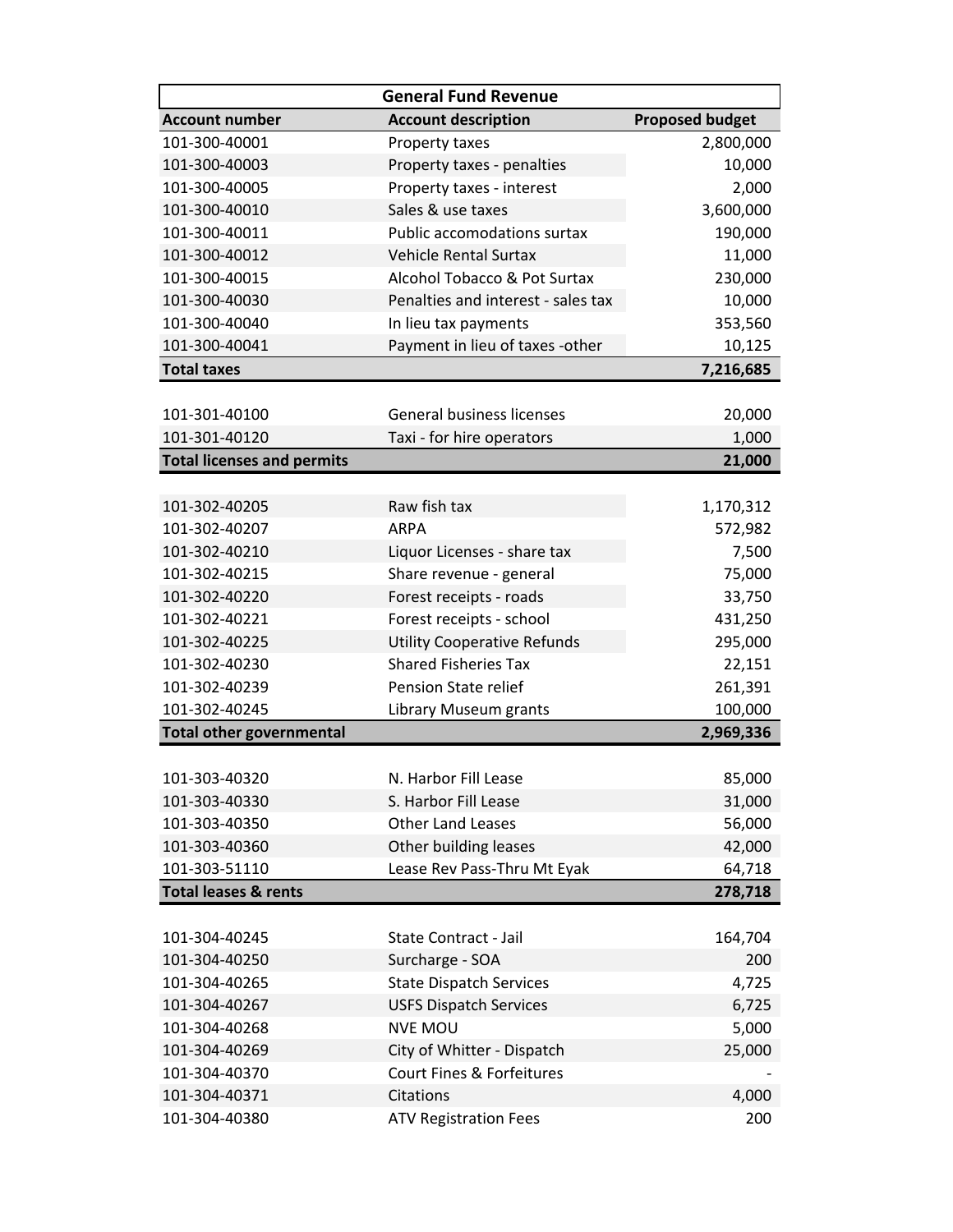| 300<br>101-304-40400<br>Dog Licenses<br>100<br>101-304-40410<br>Dog Impounds<br>101-304-40420<br>Dog Citations<br>100<br>101-304-40440<br><b>Airline Security Service</b><br>75,000<br>2,500<br>101-304-40450<br><b>Fingerprinting Services</b><br>101-304-40545<br>Impound<br>5,000<br><b>Case File Fees</b><br>101-304-40700<br>250<br>101-304-49730<br><b>Bulletproof Vest Grant</b><br>101-304-49740<br>Miscellaneous Revenue P.D.<br><b>Total Law Enforcement:</b><br>293,804<br>101-305-40255<br><b>MV Boat Snow Trans</b><br>25,000<br>101-305-40260<br>Driver License & ID Fee<br>13,000<br>101-305-40266<br><b>Vehicle Registration</b><br>(17, 800)<br>Mtr vehicle reg tax st of ak<br>40,000<br>101-305-40268<br>101-305-49740<br>Road tests & misc revenue dmv<br>500<br><b>Total DMV</b><br>60,700<br>101-323-40170<br>Planning permit fees<br>6,500<br><b>Total planning</b><br>6,500<br>101-345-40505<br><b>Activity fees</b><br>5,000<br>101-345-40508<br>Christmas Bazaar<br>101-345-40520<br><b>Skaters Cabin Rental</b><br>3,500<br>101-345-40525<br><b>Bidarki Entrance Fees</b><br>55,000<br>101-345-40535<br><b>Facility Rental</b><br>Fisherman's memorial park<br>101-345-42100<br>500<br>Bidarki misc.<br>101-345-49740<br><b>Total recreation</b><br>64,000<br>15,000<br>Pool entrance fees<br>101-346-40600<br>Pass fee<br>101-346-40610<br>101-346-40620<br>Program fees<br><b>Rental fees</b><br>101-346-40630<br>15,000<br><b>Total pool</b><br>101-347-40710<br>Sale of equipment<br>Sale of cemetary lots<br>3,000<br>101-347-40720<br><b>Total sale of property</b><br>3,000<br>101-390-41000<br>Allocated administrative cost<br>615,607<br>Transfer from Chip Seal Fund<br>101-390-41060<br>34,220<br>Transfer from health fund<br>101-390-41091<br>101-390-41092<br>Transfer from PF - earnings<br>100,000 |                                  | <b>General Fund Revenue</b> |         |
|------------------------------------------------------------------------------------------------------------------------------------------------------------------------------------------------------------------------------------------------------------------------------------------------------------------------------------------------------------------------------------------------------------------------------------------------------------------------------------------------------------------------------------------------------------------------------------------------------------------------------------------------------------------------------------------------------------------------------------------------------------------------------------------------------------------------------------------------------------------------------------------------------------------------------------------------------------------------------------------------------------------------------------------------------------------------------------------------------------------------------------------------------------------------------------------------------------------------------------------------------------------------------------------------------------------------------------------------------------------------------------------------------------------------------------------------------------------------------------------------------------------------------------------------------------------------------------------------------------------------------------------------------------------------------------------------------------------------------------------------------------------------------------------------------------------------------------------------|----------------------------------|-----------------------------|---------|
|                                                                                                                                                                                                                                                                                                                                                                                                                                                                                                                                                                                                                                                                                                                                                                                                                                                                                                                                                                                                                                                                                                                                                                                                                                                                                                                                                                                                                                                                                                                                                                                                                                                                                                                                                                                                                                                |                                  |                             |         |
|                                                                                                                                                                                                                                                                                                                                                                                                                                                                                                                                                                                                                                                                                                                                                                                                                                                                                                                                                                                                                                                                                                                                                                                                                                                                                                                                                                                                                                                                                                                                                                                                                                                                                                                                                                                                                                                |                                  |                             |         |
|                                                                                                                                                                                                                                                                                                                                                                                                                                                                                                                                                                                                                                                                                                                                                                                                                                                                                                                                                                                                                                                                                                                                                                                                                                                                                                                                                                                                                                                                                                                                                                                                                                                                                                                                                                                                                                                |                                  |                             |         |
|                                                                                                                                                                                                                                                                                                                                                                                                                                                                                                                                                                                                                                                                                                                                                                                                                                                                                                                                                                                                                                                                                                                                                                                                                                                                                                                                                                                                                                                                                                                                                                                                                                                                                                                                                                                                                                                |                                  |                             |         |
|                                                                                                                                                                                                                                                                                                                                                                                                                                                                                                                                                                                                                                                                                                                                                                                                                                                                                                                                                                                                                                                                                                                                                                                                                                                                                                                                                                                                                                                                                                                                                                                                                                                                                                                                                                                                                                                |                                  |                             |         |
|                                                                                                                                                                                                                                                                                                                                                                                                                                                                                                                                                                                                                                                                                                                                                                                                                                                                                                                                                                                                                                                                                                                                                                                                                                                                                                                                                                                                                                                                                                                                                                                                                                                                                                                                                                                                                                                |                                  |                             |         |
|                                                                                                                                                                                                                                                                                                                                                                                                                                                                                                                                                                                                                                                                                                                                                                                                                                                                                                                                                                                                                                                                                                                                                                                                                                                                                                                                                                                                                                                                                                                                                                                                                                                                                                                                                                                                                                                |                                  |                             |         |
|                                                                                                                                                                                                                                                                                                                                                                                                                                                                                                                                                                                                                                                                                                                                                                                                                                                                                                                                                                                                                                                                                                                                                                                                                                                                                                                                                                                                                                                                                                                                                                                                                                                                                                                                                                                                                                                |                                  |                             |         |
|                                                                                                                                                                                                                                                                                                                                                                                                                                                                                                                                                                                                                                                                                                                                                                                                                                                                                                                                                                                                                                                                                                                                                                                                                                                                                                                                                                                                                                                                                                                                                                                                                                                                                                                                                                                                                                                |                                  |                             |         |
|                                                                                                                                                                                                                                                                                                                                                                                                                                                                                                                                                                                                                                                                                                                                                                                                                                                                                                                                                                                                                                                                                                                                                                                                                                                                                                                                                                                                                                                                                                                                                                                                                                                                                                                                                                                                                                                |                                  |                             |         |
|                                                                                                                                                                                                                                                                                                                                                                                                                                                                                                                                                                                                                                                                                                                                                                                                                                                                                                                                                                                                                                                                                                                                                                                                                                                                                                                                                                                                                                                                                                                                                                                                                                                                                                                                                                                                                                                |                                  |                             |         |
|                                                                                                                                                                                                                                                                                                                                                                                                                                                                                                                                                                                                                                                                                                                                                                                                                                                                                                                                                                                                                                                                                                                                                                                                                                                                                                                                                                                                                                                                                                                                                                                                                                                                                                                                                                                                                                                |                                  |                             |         |
|                                                                                                                                                                                                                                                                                                                                                                                                                                                                                                                                                                                                                                                                                                                                                                                                                                                                                                                                                                                                                                                                                                                                                                                                                                                                                                                                                                                                                                                                                                                                                                                                                                                                                                                                                                                                                                                |                                  |                             |         |
|                                                                                                                                                                                                                                                                                                                                                                                                                                                                                                                                                                                                                                                                                                                                                                                                                                                                                                                                                                                                                                                                                                                                                                                                                                                                                                                                                                                                                                                                                                                                                                                                                                                                                                                                                                                                                                                |                                  |                             |         |
|                                                                                                                                                                                                                                                                                                                                                                                                                                                                                                                                                                                                                                                                                                                                                                                                                                                                                                                                                                                                                                                                                                                                                                                                                                                                                                                                                                                                                                                                                                                                                                                                                                                                                                                                                                                                                                                |                                  |                             |         |
|                                                                                                                                                                                                                                                                                                                                                                                                                                                                                                                                                                                                                                                                                                                                                                                                                                                                                                                                                                                                                                                                                                                                                                                                                                                                                                                                                                                                                                                                                                                                                                                                                                                                                                                                                                                                                                                |                                  |                             |         |
|                                                                                                                                                                                                                                                                                                                                                                                                                                                                                                                                                                                                                                                                                                                                                                                                                                                                                                                                                                                                                                                                                                                                                                                                                                                                                                                                                                                                                                                                                                                                                                                                                                                                                                                                                                                                                                                |                                  |                             |         |
|                                                                                                                                                                                                                                                                                                                                                                                                                                                                                                                                                                                                                                                                                                                                                                                                                                                                                                                                                                                                                                                                                                                                                                                                                                                                                                                                                                                                                                                                                                                                                                                                                                                                                                                                                                                                                                                |                                  |                             |         |
|                                                                                                                                                                                                                                                                                                                                                                                                                                                                                                                                                                                                                                                                                                                                                                                                                                                                                                                                                                                                                                                                                                                                                                                                                                                                                                                                                                                                                                                                                                                                                                                                                                                                                                                                                                                                                                                |                                  |                             |         |
|                                                                                                                                                                                                                                                                                                                                                                                                                                                                                                                                                                                                                                                                                                                                                                                                                                                                                                                                                                                                                                                                                                                                                                                                                                                                                                                                                                                                                                                                                                                                                                                                                                                                                                                                                                                                                                                |                                  |                             |         |
|                                                                                                                                                                                                                                                                                                                                                                                                                                                                                                                                                                                                                                                                                                                                                                                                                                                                                                                                                                                                                                                                                                                                                                                                                                                                                                                                                                                                                                                                                                                                                                                                                                                                                                                                                                                                                                                |                                  |                             |         |
|                                                                                                                                                                                                                                                                                                                                                                                                                                                                                                                                                                                                                                                                                                                                                                                                                                                                                                                                                                                                                                                                                                                                                                                                                                                                                                                                                                                                                                                                                                                                                                                                                                                                                                                                                                                                                                                |                                  |                             |         |
|                                                                                                                                                                                                                                                                                                                                                                                                                                                                                                                                                                                                                                                                                                                                                                                                                                                                                                                                                                                                                                                                                                                                                                                                                                                                                                                                                                                                                                                                                                                                                                                                                                                                                                                                                                                                                                                |                                  |                             |         |
|                                                                                                                                                                                                                                                                                                                                                                                                                                                                                                                                                                                                                                                                                                                                                                                                                                                                                                                                                                                                                                                                                                                                                                                                                                                                                                                                                                                                                                                                                                                                                                                                                                                                                                                                                                                                                                                |                                  |                             |         |
|                                                                                                                                                                                                                                                                                                                                                                                                                                                                                                                                                                                                                                                                                                                                                                                                                                                                                                                                                                                                                                                                                                                                                                                                                                                                                                                                                                                                                                                                                                                                                                                                                                                                                                                                                                                                                                                |                                  |                             |         |
|                                                                                                                                                                                                                                                                                                                                                                                                                                                                                                                                                                                                                                                                                                                                                                                                                                                                                                                                                                                                                                                                                                                                                                                                                                                                                                                                                                                                                                                                                                                                                                                                                                                                                                                                                                                                                                                |                                  |                             |         |
|                                                                                                                                                                                                                                                                                                                                                                                                                                                                                                                                                                                                                                                                                                                                                                                                                                                                                                                                                                                                                                                                                                                                                                                                                                                                                                                                                                                                                                                                                                                                                                                                                                                                                                                                                                                                                                                |                                  |                             |         |
|                                                                                                                                                                                                                                                                                                                                                                                                                                                                                                                                                                                                                                                                                                                                                                                                                                                                                                                                                                                                                                                                                                                                                                                                                                                                                                                                                                                                                                                                                                                                                                                                                                                                                                                                                                                                                                                |                                  |                             |         |
|                                                                                                                                                                                                                                                                                                                                                                                                                                                                                                                                                                                                                                                                                                                                                                                                                                                                                                                                                                                                                                                                                                                                                                                                                                                                                                                                                                                                                                                                                                                                                                                                                                                                                                                                                                                                                                                |                                  |                             |         |
|                                                                                                                                                                                                                                                                                                                                                                                                                                                                                                                                                                                                                                                                                                                                                                                                                                                                                                                                                                                                                                                                                                                                                                                                                                                                                                                                                                                                                                                                                                                                                                                                                                                                                                                                                                                                                                                |                                  |                             |         |
|                                                                                                                                                                                                                                                                                                                                                                                                                                                                                                                                                                                                                                                                                                                                                                                                                                                                                                                                                                                                                                                                                                                                                                                                                                                                                                                                                                                                                                                                                                                                                                                                                                                                                                                                                                                                                                                |                                  |                             |         |
|                                                                                                                                                                                                                                                                                                                                                                                                                                                                                                                                                                                                                                                                                                                                                                                                                                                                                                                                                                                                                                                                                                                                                                                                                                                                                                                                                                                                                                                                                                                                                                                                                                                                                                                                                                                                                                                |                                  |                             |         |
|                                                                                                                                                                                                                                                                                                                                                                                                                                                                                                                                                                                                                                                                                                                                                                                                                                                                                                                                                                                                                                                                                                                                                                                                                                                                                                                                                                                                                                                                                                                                                                                                                                                                                                                                                                                                                                                |                                  |                             |         |
|                                                                                                                                                                                                                                                                                                                                                                                                                                                                                                                                                                                                                                                                                                                                                                                                                                                                                                                                                                                                                                                                                                                                                                                                                                                                                                                                                                                                                                                                                                                                                                                                                                                                                                                                                                                                                                                |                                  |                             |         |
|                                                                                                                                                                                                                                                                                                                                                                                                                                                                                                                                                                                                                                                                                                                                                                                                                                                                                                                                                                                                                                                                                                                                                                                                                                                                                                                                                                                                                                                                                                                                                                                                                                                                                                                                                                                                                                                |                                  |                             |         |
|                                                                                                                                                                                                                                                                                                                                                                                                                                                                                                                                                                                                                                                                                                                                                                                                                                                                                                                                                                                                                                                                                                                                                                                                                                                                                                                                                                                                                                                                                                                                                                                                                                                                                                                                                                                                                                                |                                  |                             |         |
|                                                                                                                                                                                                                                                                                                                                                                                                                                                                                                                                                                                                                                                                                                                                                                                                                                                                                                                                                                                                                                                                                                                                                                                                                                                                                                                                                                                                                                                                                                                                                                                                                                                                                                                                                                                                                                                |                                  |                             |         |
|                                                                                                                                                                                                                                                                                                                                                                                                                                                                                                                                                                                                                                                                                                                                                                                                                                                                                                                                                                                                                                                                                                                                                                                                                                                                                                                                                                                                                                                                                                                                                                                                                                                                                                                                                                                                                                                |                                  |                             |         |
|                                                                                                                                                                                                                                                                                                                                                                                                                                                                                                                                                                                                                                                                                                                                                                                                                                                                                                                                                                                                                                                                                                                                                                                                                                                                                                                                                                                                                                                                                                                                                                                                                                                                                                                                                                                                                                                |                                  |                             |         |
|                                                                                                                                                                                                                                                                                                                                                                                                                                                                                                                                                                                                                                                                                                                                                                                                                                                                                                                                                                                                                                                                                                                                                                                                                                                                                                                                                                                                                                                                                                                                                                                                                                                                                                                                                                                                                                                |                                  |                             |         |
|                                                                                                                                                                                                                                                                                                                                                                                                                                                                                                                                                                                                                                                                                                                                                                                                                                                                                                                                                                                                                                                                                                                                                                                                                                                                                                                                                                                                                                                                                                                                                                                                                                                                                                                                                                                                                                                |                                  |                             |         |
|                                                                                                                                                                                                                                                                                                                                                                                                                                                                                                                                                                                                                                                                                                                                                                                                                                                                                                                                                                                                                                                                                                                                                                                                                                                                                                                                                                                                                                                                                                                                                                                                                                                                                                                                                                                                                                                |                                  |                             |         |
|                                                                                                                                                                                                                                                                                                                                                                                                                                                                                                                                                                                                                                                                                                                                                                                                                                                                                                                                                                                                                                                                                                                                                                                                                                                                                                                                                                                                                                                                                                                                                                                                                                                                                                                                                                                                                                                |                                  |                             |         |
|                                                                                                                                                                                                                                                                                                                                                                                                                                                                                                                                                                                                                                                                                                                                                                                                                                                                                                                                                                                                                                                                                                                                                                                                                                                                                                                                                                                                                                                                                                                                                                                                                                                                                                                                                                                                                                                | <b>Total interfund transfers</b> |                             | 749,827 |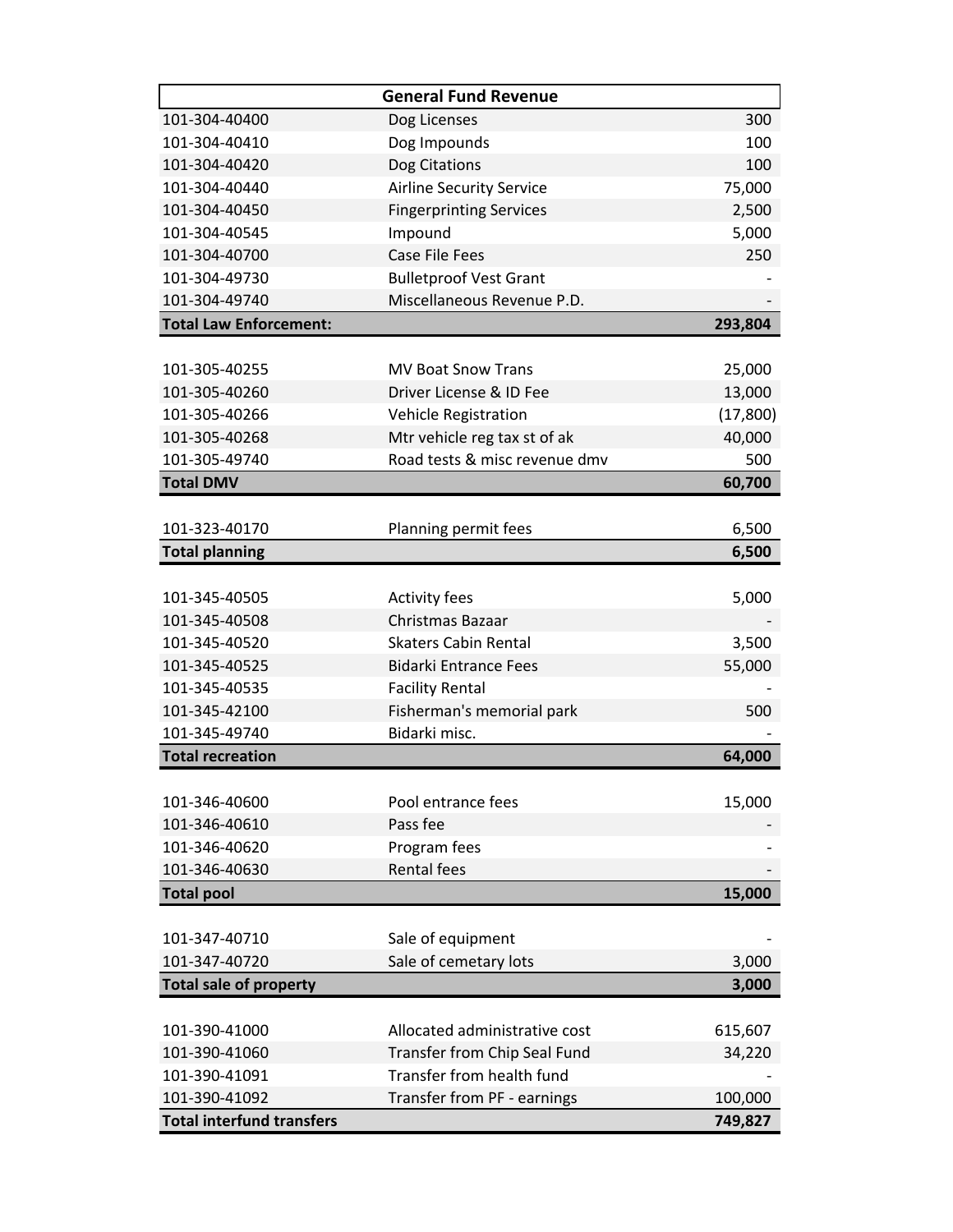| <b>General Fund Revenue</b>                           |                               |            |  |
|-------------------------------------------------------|-------------------------------|------------|--|
|                                                       |                               |            |  |
| 101-397-40325                                         | <b>Investment Earnings</b>    | 1,000      |  |
| 101-397-49740                                         | Misc. Revenue                 | 15,000     |  |
| 101-397-49742                                         | Pass through Rev SkiHill      | 64,718     |  |
| 101-397-49745                                         | Ins. Reimb/chamber lease      |            |  |
| 101-397-49760                                         | Street-cut revenue            |            |  |
| 101-397-49770                                         | Cordova center revenue        | 35,000     |  |
| <b>Total other revenue</b>                            |                               | 115,718    |  |
|                                                       |                               |            |  |
| 101-398-40200                                         | State bond debt reimbursement | 378,000    |  |
| Total state debt reimb                                |                               | 378,000    |  |
|                                                       |                               |            |  |
| <b>Total GF Revenue</b>                               |                               | 12,172,288 |  |
|                                                       |                               |            |  |
| <b>Total GF revenue - without interfund transfers</b> |                               | 11,422,461 |  |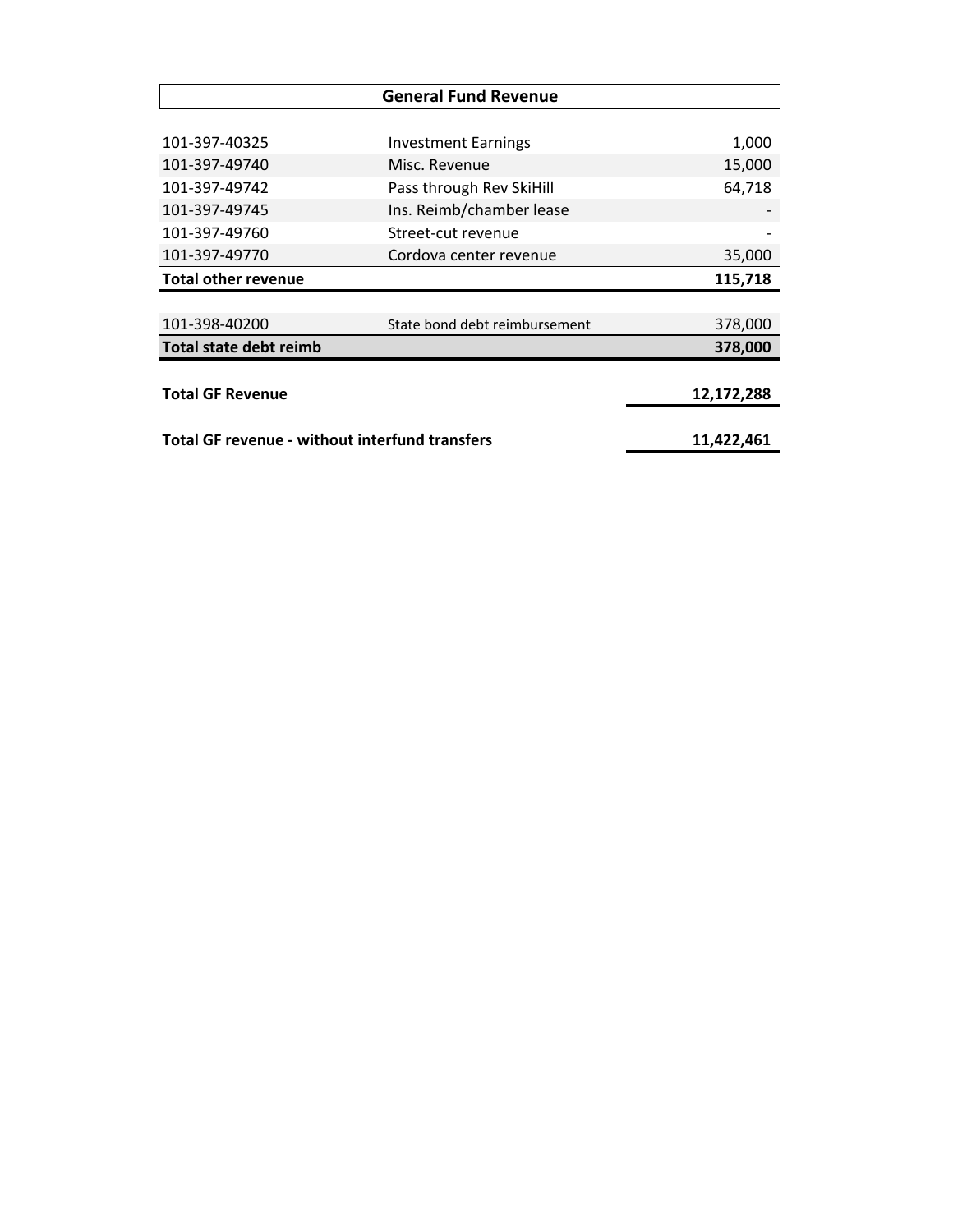| <b>Account number</b><br><b>Account description</b><br><b>Proposed</b><br># employees<br>FY22 Budget<br><b>CITY COUNCIL</b><br>101-401-51020<br><b>Operating supplies</b><br>500<br>1,000<br>101-401-52090<br>Council contingency<br>Professional development<br>101-401-52160<br>1,000<br>Dues and subscriptions<br>101-401-52170<br>2,800<br><b>Total city council</b><br>5,300<br>2 FTE<br><b>CLERK/GOVERNMENTAL SUPPORT/ELECTIONS</b><br>101-402-50110<br>161,297<br>Salaries and wages<br>101-402-50120<br>Temp employees<br>1,000 |
|-----------------------------------------------------------------------------------------------------------------------------------------------------------------------------------------------------------------------------------------------------------------------------------------------------------------------------------------------------------------------------------------------------------------------------------------------------------------------------------------------------------------------------------------|
|                                                                                                                                                                                                                                                                                                                                                                                                                                                                                                                                         |
|                                                                                                                                                                                                                                                                                                                                                                                                                                                                                                                                         |
|                                                                                                                                                                                                                                                                                                                                                                                                                                                                                                                                         |
|                                                                                                                                                                                                                                                                                                                                                                                                                                                                                                                                         |
|                                                                                                                                                                                                                                                                                                                                                                                                                                                                                                                                         |
|                                                                                                                                                                                                                                                                                                                                                                                                                                                                                                                                         |
|                                                                                                                                                                                                                                                                                                                                                                                                                                                                                                                                         |
|                                                                                                                                                                                                                                                                                                                                                                                                                                                                                                                                         |
|                                                                                                                                                                                                                                                                                                                                                                                                                                                                                                                                         |
|                                                                                                                                                                                                                                                                                                                                                                                                                                                                                                                                         |
|                                                                                                                                                                                                                                                                                                                                                                                                                                                                                                                                         |
| 101-402-50130<br><b>FICA</b><br>12,416                                                                                                                                                                                                                                                                                                                                                                                                                                                                                                  |
| <b>PERS</b><br>101-402-50140<br>35,485                                                                                                                                                                                                                                                                                                                                                                                                                                                                                                  |
| 101-402-50150<br>Health ins.<br>55,249                                                                                                                                                                                                                                                                                                                                                                                                                                                                                                  |
| 101-402-51020<br>438                                                                                                                                                                                                                                                                                                                                                                                                                                                                                                                    |
| Compensation ins.<br>101-402-52000<br><b>ESC</b><br>840                                                                                                                                                                                                                                                                                                                                                                                                                                                                                 |
| <b>PERS Relief</b>                                                                                                                                                                                                                                                                                                                                                                                                                                                                                                                      |
| 101-402-50150<br>13,081                                                                                                                                                                                                                                                                                                                                                                                                                                                                                                                 |
| 101-402-51020<br>1,000<br>Operating supplies<br>Professional development<br>875<br>101-402-52160                                                                                                                                                                                                                                                                                                                                                                                                                                        |
| 380<br>101-402-52170<br>Dues and subscriptions                                                                                                                                                                                                                                                                                                                                                                                                                                                                                          |
| <b>Professional services</b><br>3,000<br>101-402-52180                                                                                                                                                                                                                                                                                                                                                                                                                                                                                  |
| 101-402-52230<br>Assessor fees<br>18,000                                                                                                                                                                                                                                                                                                                                                                                                                                                                                                |
| 4,000<br>101-402-52240<br>Election expense                                                                                                                                                                                                                                                                                                                                                                                                                                                                                              |
| <b>Public relations</b><br>101-402-52310<br>500                                                                                                                                                                                                                                                                                                                                                                                                                                                                                         |
| <b>Total city clerk</b><br>307,561                                                                                                                                                                                                                                                                                                                                                                                                                                                                                                      |
|                                                                                                                                                                                                                                                                                                                                                                                                                                                                                                                                         |
| <b>MAYOR</b>                                                                                                                                                                                                                                                                                                                                                                                                                                                                                                                            |
| 101-403-51020<br>Operating supplies<br>1,000                                                                                                                                                                                                                                                                                                                                                                                                                                                                                            |
| Travel-airfare/ferry<br>101-403-52130                                                                                                                                                                                                                                                                                                                                                                                                                                                                                                   |
| Professional development<br>101-403-52160<br>450                                                                                                                                                                                                                                                                                                                                                                                                                                                                                        |
| Dues and subscriptions<br>50<br>101-403-52170                                                                                                                                                                                                                                                                                                                                                                                                                                                                                           |
| 1,500<br><b>Total city mayor</b>                                                                                                                                                                                                                                                                                                                                                                                                                                                                                                        |
| 3 FTE<br><b>CITY MANAGER/ADMINISTRATION</b>                                                                                                                                                                                                                                                                                                                                                                                                                                                                                             |
| 261,053<br>101-421-50000<br>Salaries and wages                                                                                                                                                                                                                                                                                                                                                                                                                                                                                          |
| 101-421-50020<br>Temp employees                                                                                                                                                                                                                                                                                                                                                                                                                                                                                                         |
| 101-421-50100<br><b>FICA</b><br>19,970                                                                                                                                                                                                                                                                                                                                                                                                                                                                                                  |
| <b>PERS</b><br>101-421-40110<br>57,432                                                                                                                                                                                                                                                                                                                                                                                                                                                                                                  |
| 101-421-50120<br>Health ins.<br>81,151                                                                                                                                                                                                                                                                                                                                                                                                                                                                                                  |
| 101-421-50130<br>705<br>Compensation ins.                                                                                                                                                                                                                                                                                                                                                                                                                                                                                               |
| 101-421-50140<br><b>ESC</b><br>1,245                                                                                                                                                                                                                                                                                                                                                                                                                                                                                                    |
| <b>PERS Relief</b><br>21,172<br>101-421-50150                                                                                                                                                                                                                                                                                                                                                                                                                                                                                           |
| 101-421-51020<br>Operating supplies<br>500                                                                                                                                                                                                                                                                                                                                                                                                                                                                                              |
| 2,000<br>101-421-52080<br>Manager's contingency                                                                                                                                                                                                                                                                                                                                                                                                                                                                                         |

101-421-52160 Professional development 2,500 101-421-52170 Dues & subscriptions 2,000 Dues & subscriptions 2,000 2,000<br>101-421-55050 Contractual services 25,000

**Total city manager** 

101-421-55000 Contractual services 25,000<br>111-421-55000 City Marketing 25,000 City Marketing 25,000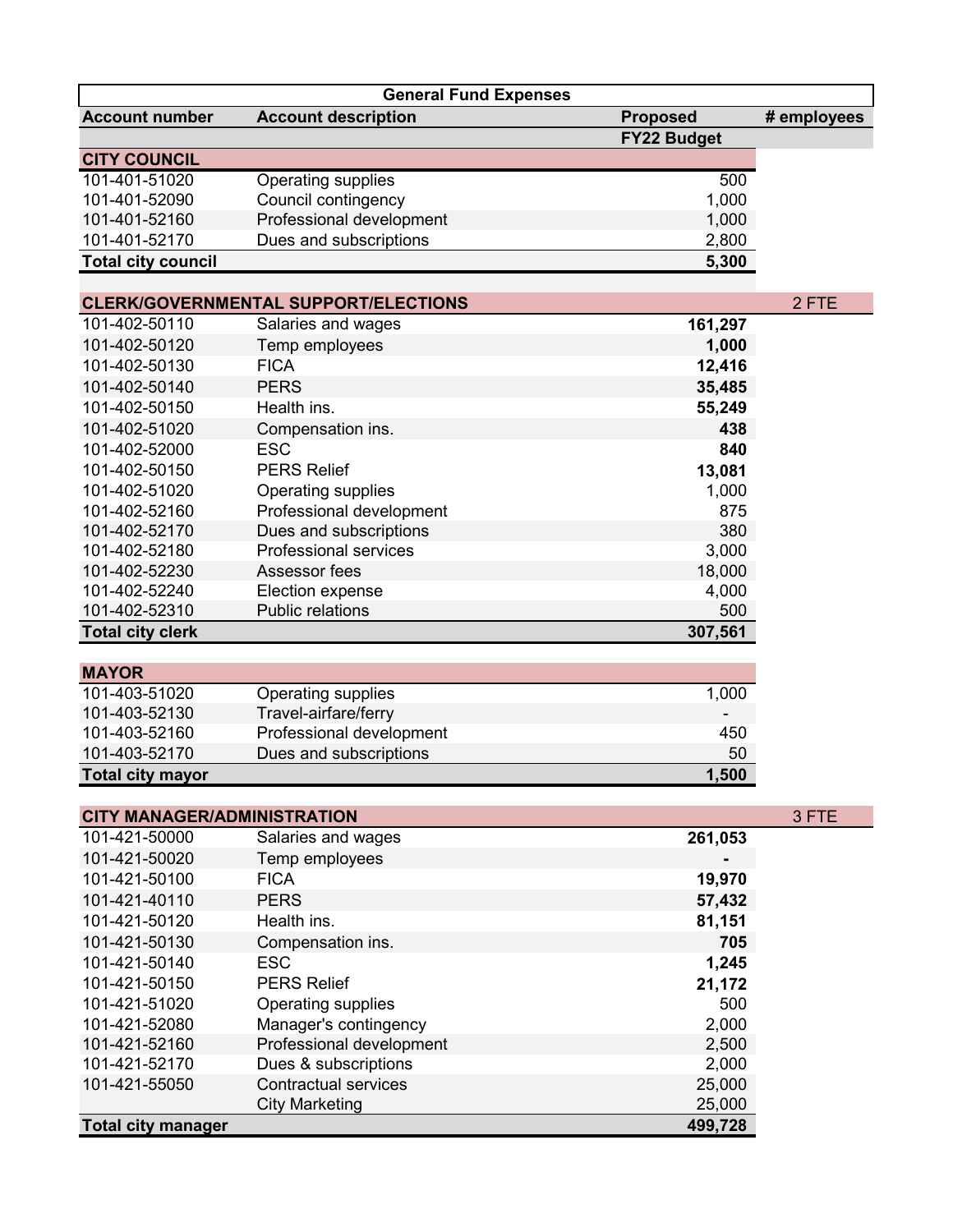### **General Fund Expenses**

| <b>FINANCE</b>       |                              |         | 4 FTE |
|----------------------|------------------------------|---------|-------|
| 101-422-50000        | Salaries and wages           | 246,471 |       |
| 101-422-50010        | Overtime                     |         |       |
| 101-422-50020        | Temp employees               |         |       |
| 101-422-50100        | <b>FICA</b>                  | 18,855  |       |
| 101-422-50110        | <b>PERS</b>                  | 54,224  |       |
| 101-422-50120        | Health ins.                  | 87,914  |       |
| 101-422-50130        | Compensation ins.            | 665     |       |
| 101-422-50140        | ESC.                         | 1,660   |       |
| 101-422-50150        | <b>PERS Relief</b>           | 19,989  |       |
| 101-422-51020        | Operating supplies           | 1,000   |       |
| 101-422-52130        | Travel - airfare/ferry       |         |       |
| 101-422-52140        | Travel - lodging             |         |       |
| 101-422-52160        | Professional development     | 800     |       |
| 101-422-52180        | <b>Professional services</b> | 50,000  |       |
| 101-422-52220        | Collections s/t audits       |         |       |
| 101-422-52350        | Recruitment and moving       |         |       |
| 101-422-54020        | Repair & maint               |         |       |
| <b>Total finance</b> |                              | 481,578 |       |

| <b>PLANNING</b>                     |                           |         | 1 FTE  |
|-------------------------------------|---------------------------|---------|--------|
| 101-423-50000                       | Salaries and wages        | 83,073  |        |
| 101-423-50100                       | <b>FICA</b>               | 6,335   |        |
| 101-423-50110                       | <b>PERS</b>               | 18,276  |        |
| 101-423-50120                       | Health ins.               | 23,380  |        |
| 101-423-50130                       | Compensation ins.         | 224     |        |
| 101-423-50140                       | <b>ESC</b>                | 415     |        |
| 101-423-50150                       | <b>PERS Relief</b>        | 6,737   |        |
| 101-423-51020                       | <b>Operating supplies</b> | 750     |        |
| 101-423-52120                       | Travel - car rental       |         |        |
| 101-423-52130                       | Travel - airfare/ferry    |         |        |
| 101-423-52140                       | Travel - lodging          |         |        |
| 101-423-52150                       | Travel - per diem         |         |        |
| 101-423-52160                       | Professional development  | 1,500   |        |
| 101-423-52170                       | Dues and subscriptions    | 2,400   |        |
| 101-423-52180                       | Legal fees                | 1,000   |        |
| 101-423-52182                       | Appraisal/survey fees     | 2,500   |        |
| 101-423-52184                       | Other professional fees   | 1,500   |        |
| 101-423-52270                       | Legal printing            | 750     |        |
| <b>Total planning</b>               |                           | 148,840 |        |
|                                     |                           |         |        |
| 101-424-51020                       | Operating supplies        | 500     |        |
| 101-424-52130                       | Travel - airfare/ferry    |         |        |
| 101-424-52150                       | Travel - per diem         |         |        |
| 101-424-52160                       | Professional development  | 1,000   |        |
| <b>Total plng comm</b>              |                           | 1,500   |        |
|                                     |                           |         |        |
| <b>DEPARTMENT OF MOTOR VEHICLES</b> |                           |         | .4 FTE |

| 101-440-50000 | Salaries and Wages | 21,041 |
|---------------|--------------------|--------|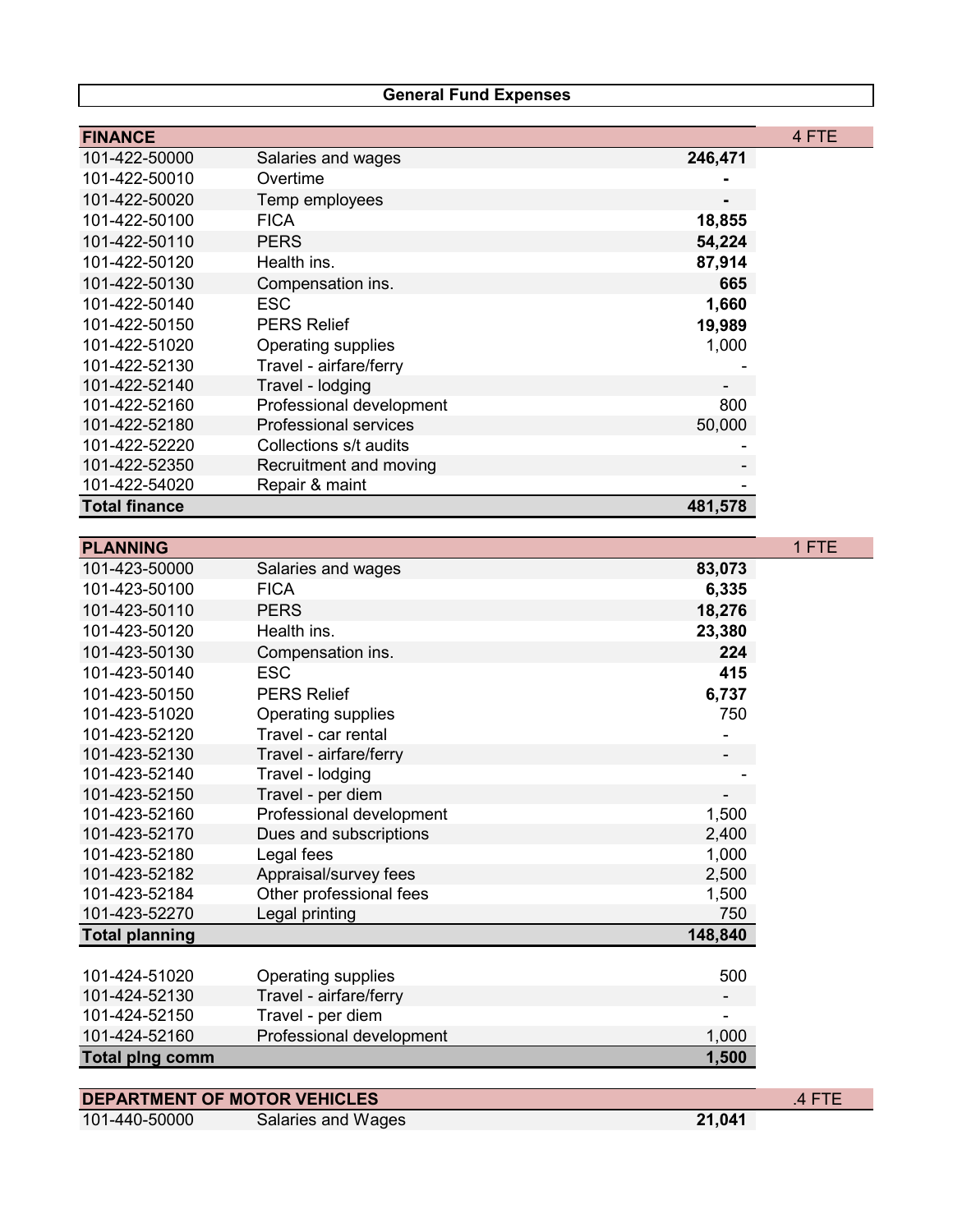|                  | <b>General Fund Expenses</b>          |        |
|------------------|---------------------------------------|--------|
| 101-440-50010    | Overtime                              |        |
| 101-440-50020    | Temp. Employees                       |        |
| 101-440-50030    | On Call Time                          |        |
| 101-440-50100    | <b>FICA</b>                           | 1,610  |
| 101-440-50110    | <b>PERS</b>                           | 4,629  |
| 101-440-50120    | Health Ins.                           |        |
| 101-440-50130    | Compensation Ins.                     | 57     |
| 101-440-50140    | <b>ESC</b>                            | 166    |
| 101-440-50150    | <b>PERS Relief</b>                    | 1,706  |
| 101-440-51010    | Uniforms/Safety Equip/Supplies        | 100    |
| 101-440-51020    | <b>Operating Supp/Postage/Freight</b> | 750    |
| 101-440-52000    | Communications                        | 2,000  |
| 101-440-52120    | <b>Travel - Car Rental</b>            | 300    |
| 101-440-52130    | Travel - Airfare/Ferry                | 1,000  |
| 101-440-52140    | Travel - Lodging                      | 1,000  |
| 101-440-52150    | <b>Travel - Per Diem</b>              | 450    |
| 101-440-52170    | Dues & Subscriptions                  | 150    |
| 101-440-52270    | Legal Printing/Advertising            | 150    |
| 101-440-55010    | Equipment, Furnishings & Tools        | 150    |
| <b>Total DMV</b> |                                       | 35,259 |

#### **PUBLIC SAFETY**

|                        |                                          |         | <b>CHIEF</b>      |
|------------------------|------------------------------------------|---------|-------------------|
| <b>Law Enforcement</b> |                                          |         | <b>4 OFFICERS</b> |
| 101-441-50000          | Salaries and Wages                       | 555,765 | 4.6 Dispatch      |
| 101-441-50010          | Overtime                                 | 47,791  |                   |
| 101-441-50020          | Temp. Employees                          |         |                   |
| 101-441-50030          | On Call Time                             | 5,400   |                   |
| 101-441-50040          | <b>Shift Differential</b>                | 12,360  |                   |
| 101-441-50100          | <b>FICA</b>                              | 47,485  |                   |
| 101-441-50110          | <b>PERS</b>                              | 136,559 |                   |
| 101-441-50120          | Health Ins.                              | 161,243 |                   |
| 101-441-50130          | Compensation Ins.                        | 14,226  |                   |
| 101-441-50140          | <b>ESC</b>                               | 3,964   |                   |
| 101-441-50150          | <b>PERS Relief</b>                       | 50,341  |                   |
| 101-441-51010          | Uniforms/Safety Equip/Supplies           | 5,000   |                   |
| 101-441-51020          | <b>Operating Supp/Postage/Freight</b>    | 4,000   |                   |
| 101-441-52000          | Communications                           | 22,000  |                   |
| 101-441-52120          | <b>Travel - Car Rental</b>               | 1,000   |                   |
| 101-441-52130          | Travel - Airfare/Ferry                   | 3,000   |                   |
| 101-441-52140          | Travel - Lodging                         | 2,000   |                   |
| 101-441-52150          | Travel - Per Diem                        | 1,000   |                   |
| 101-441-52160          | <b>Professional Development</b>          | 6,000   |                   |
| 101-441-52165          | <b>Training Equipment &amp; Supplies</b> | 500     |                   |
| 101-441-52170          | Dues & Subscriptions                     | 3,000   |                   |
| 101-441-52180          | Professional Services/Towing             | 4,000   |                   |
| 101-441-52270          | Legal Printing/Advertising               | 450     |                   |
| 101-441-52310          | <b>Public Relations</b>                  |         |                   |
| 101-441-52320          | Drug Interdiction                        |         |                   |
| 101-441-52350          | <b>Recruitment and Moving</b>            | 7,600   |                   |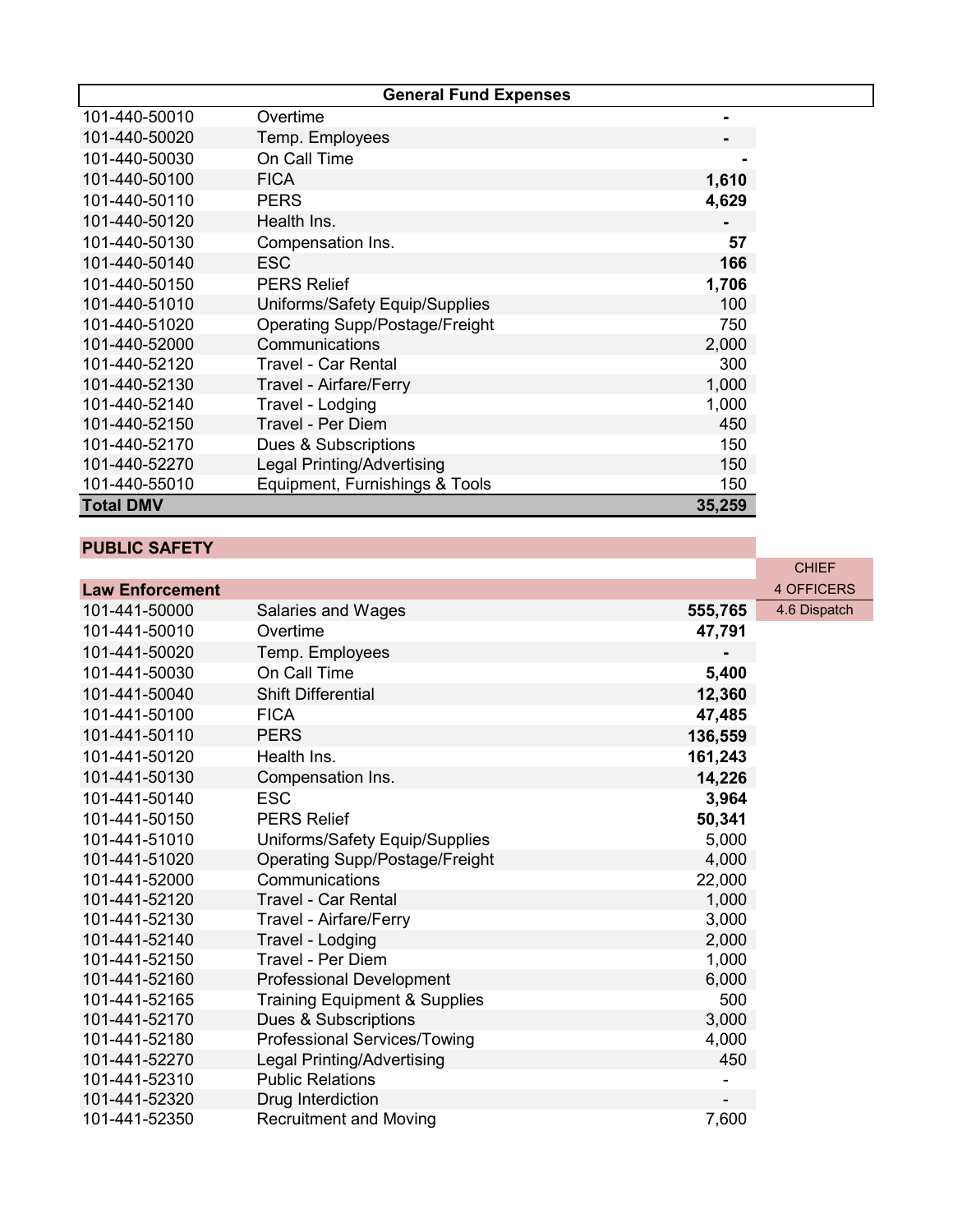|                             | <b>General Fund Expenses</b>          |                          |
|-----------------------------|---------------------------------------|--------------------------|
| 101-441-54000               | Fuel & Lube                           | 10,000                   |
| 101-441-54010               | Vehicle Parts & Repairs               | 5,000                    |
| 101-441-54020               | Repair Maintenanc Other Equip         | 5,000                    |
| 101-441-55000               | <b>Other Equipment &amp; Rentals</b>  | 2,500                    |
| 101-441-55010               | Equipment, Furnishings & Tools        | 1,500                    |
| 101-441-55020               | Ammunition                            | 3,000                    |
| 101-441-55030               | <b>Court Collection Fee</b>           | $\overline{\phantom{a}}$ |
| 101-441-55035               | <b>State Surcharge Citation remit</b> |                          |
| 101-441-55040               | <b>MOA/NVE</b>                        | -                        |
| <b>Total Law Enforcemer</b> |                                       | 1,121,684                |

| <b>Jail Operations</b>        |                                 |         |
|-------------------------------|---------------------------------|---------|
| 101-442-50000                 | <b>Salaries and Wages</b>       | 139,109 |
| 101-442-50010                 | Overtime                        | 11,949  |
| 101-442-50020                 | Temp Employees                  |         |
| 101-442-50030                 | On Call Time                    | 1,200   |
| 101-442-50040                 | <b>Shift Differential</b>       | 3,090   |
| 101-442-50100                 | <b>FICA</b>                     | 11,884  |
| 101-442-50110                 | <b>PERS</b>                     | 34,175  |
| 101-442-50120                 | Health Ins.                     | 45,265  |
| 101-442-50130                 | Compensation Ins.               | 3,513   |
| 101-442-50140                 | <b>ESC</b>                      | 1,032   |
| 101-442-50150                 | <b>PERS Relief</b>              | 12,598  |
| 101-442-51010                 | Uniforms/Safety Equip/Supplies  | 1,000   |
| 101-442-51020                 | <b>Operating Supplies</b>       | 2,000   |
| 101-442-51030                 | <b>Janitorial Supplies</b>      | 700     |
| 101-442-51070                 | <b>Prisoner Board</b>           | 4,000   |
| 101-442-52120                 | <b>Travel - Car Rental</b>      | 1,500   |
| 101-442-52130                 | Travel - Airfare/Ferry          | 600     |
| 101-442-52140                 | Travel - Lodging                | 800     |
| 101-442-52150                 | Travel - Per Diem               | 1,000   |
| 101-442-52160                 | <b>Professional Development</b> | 500     |
| 101-442-52180                 | <b>Professional Services</b>    | 900     |
| 101-442-52185                 | Inmate Medical Expense          |         |
| 101-442-52186                 | Inmate Medical Expense - Reimb  |         |
| 101-442-54020                 | Repair & Maintenance            | 2,000   |
| <b>Total Jail Operations:</b> |                                 | 278,815 |

| <b>FIRE/EMS</b> |                          |         | <b>MARSHALL</b> |
|-----------------|--------------------------|---------|-----------------|
| 101-443-50000   | Salaries and wages       | 179,687 | 2 FIRE/MEDIC    |
| 101-443-50010   | Overtime                 | 3,605   | 2PT             |
| 101-443-50020   | Temp employees           | 30,000  |                 |
| 101-443-50030   | On call                  | 3,500   |                 |
| 101-443-50100   | <b>FICA</b>              | 14,290  |                 |
| 101-443-50110   | <b>PERS</b>              | 41,094  |                 |
| 101-443-50120   | Health insurance         | 66,378  |                 |
| 101-443-50140   | Compensation ins.        | 7,360   |                 |
| 101-443-50140   | ESC                      | 1,245   |                 |
| 101-443-50150   | <b>PERS Relief</b>       | 15,149  |                 |
| 101-443-51010   | Uniforms/Safety Clothing | 10,080  |                 |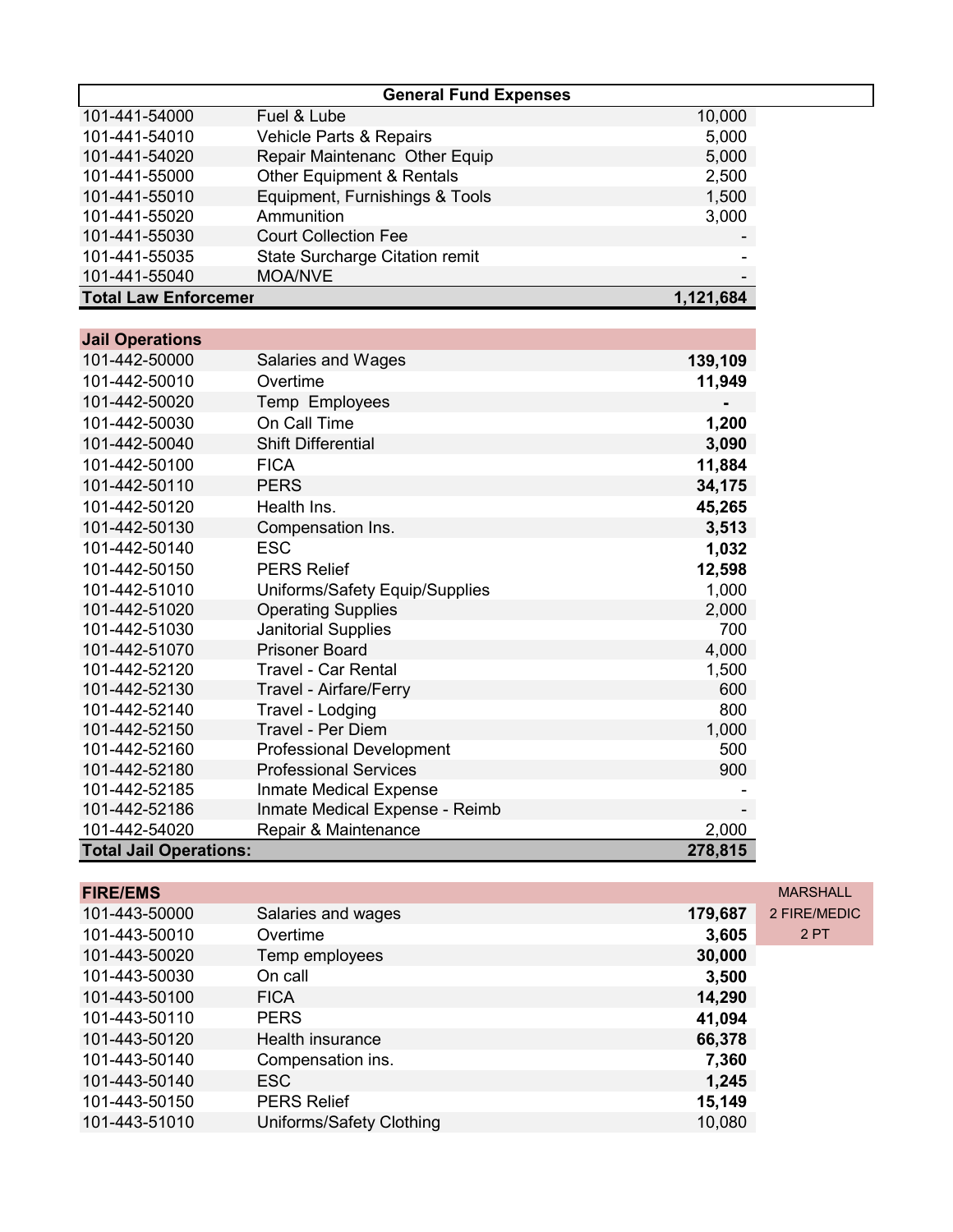| <b>General Fund Expenses</b> |                                 |         |  |  |
|------------------------------|---------------------------------|---------|--|--|
| 101-443-51020                | <b>Operating Supplies</b>       | 30,000  |  |  |
| 101-443-51030                | <b>Custodial Supplies</b>       | 400     |  |  |
| 101-443-51050                | <b>Small Tools</b>              | 336     |  |  |
| 101-443-52030                | Electricity                     | 840     |  |  |
| 101-443-52040                | <b>Heating Oil</b>              | 5,040   |  |  |
| 101-443-52120                | <b>Travel-Car Rental</b>        | 1,260   |  |  |
| 101-443-52130                | Travel - Airfare/Ferry          | 6,720   |  |  |
| 101-443-52140                | Travel - Lodging                | 7,040   |  |  |
| 101-443-52150                | <b>Travel - Per Diem</b>        | 4,000   |  |  |
| 101-443-52160                | <b>Professional Development</b> | 8,000   |  |  |
| 101-443-52170                | Dues & Subscriptions            | 420     |  |  |
| 101-443-52180                | <b>Professional Services</b>    | 10,000  |  |  |
| 101-443-52310                | <b>Public Relations</b>         | 2,000   |  |  |
| 101-443-52320                | <b>Volunteer Fireman</b>        | 27,000  |  |  |
| 101-443-52330                | <b>Volunteer Incentives</b>     | 1,680   |  |  |
| 101-443-54000                | Fuel & Lube                     | 4,200   |  |  |
| 101-443-54010                | Vehicle Parts & Repairs         | 10,000  |  |  |
| 101-443-54020                | Repair - Other Equipment        | 3,348   |  |  |
| 101-443-55000                | <b>Other Equipment</b>          | 3,000   |  |  |
| 101-443-55005                | <b>Fire Fighting Equipment</b>  | 5,100   |  |  |
| 101-443-55010                | Equipment & Furnishings         | 4,500   |  |  |
| <b>Total Fire &amp; EMS</b>  |                                 | 507,272 |  |  |
|                              |                                 |         |  |  |
| 101-445-59400                | <b>Supplies</b>                 | 6,000   |  |  |
| 101-445-59405                | Community training              | 5,000   |  |  |
| <b>Total disaster MGMT</b>   |                                 | 11,000  |  |  |

| <b>LIBRARY MUSEUM</b> |                                    |         |                |
|-----------------------|------------------------------------|---------|----------------|
| 101-501-50000         | Salaries and Wages                 |         |                |
|                       | Library                            | 233,601 | <b>4.6 FTE</b> |
|                       | Museum                             | 201,782 | 3.8 FTE        |
| 101-501-50010         | Overtime                           |         |                |
| 101-501-50020         | Temp Employees                     | 30,000  |                |
| 101-501-50100         | <b>FICA</b>                        | 35,602  |                |
| 101-501-50110         | <b>PERS</b>                        | 85,891  |                |
| 101-501-50120         | Health Ins.                        | 136,576 |                |
| 101-501-50130         | Compensation Ins.                  | 1,257   |                |
| 101-501-50140         | <b>ESC</b>                         | 4,103   |                |
| 101-501-50150         | <b>PERS Relief</b>                 | 31,663  |                |
| 101-501-51020         | <b>Operating Supplies</b>          | 3,000   |                |
| 101-501-51060         | <b>Books &amp; Periodicals</b>     | 11,000  |                |
| 101-501-52160         | <b>Professional Development</b>    | 250     |                |
| 101-501-52170         | Dues & Subscriptions               | 400     |                |
| 101-501-52180         | <b>Professional Services</b>       | 600     |                |
| 101-501-52230         | Software Licensing                 | 3,000   |                |
| 101-501-52250         | <b>IT Services</b>                 | 12,000  |                |
| 101-501-52270         | Legal Printing                     | 200     |                |
| 101-501-54020         | Repair & Maintenance               | 15,000  |                |
| 101-501-54030         | <b>Computers &amp; Peripherals</b> | 4,000   |                |
| 101-501-55000         | <b>Other Equipment</b>             |         |                |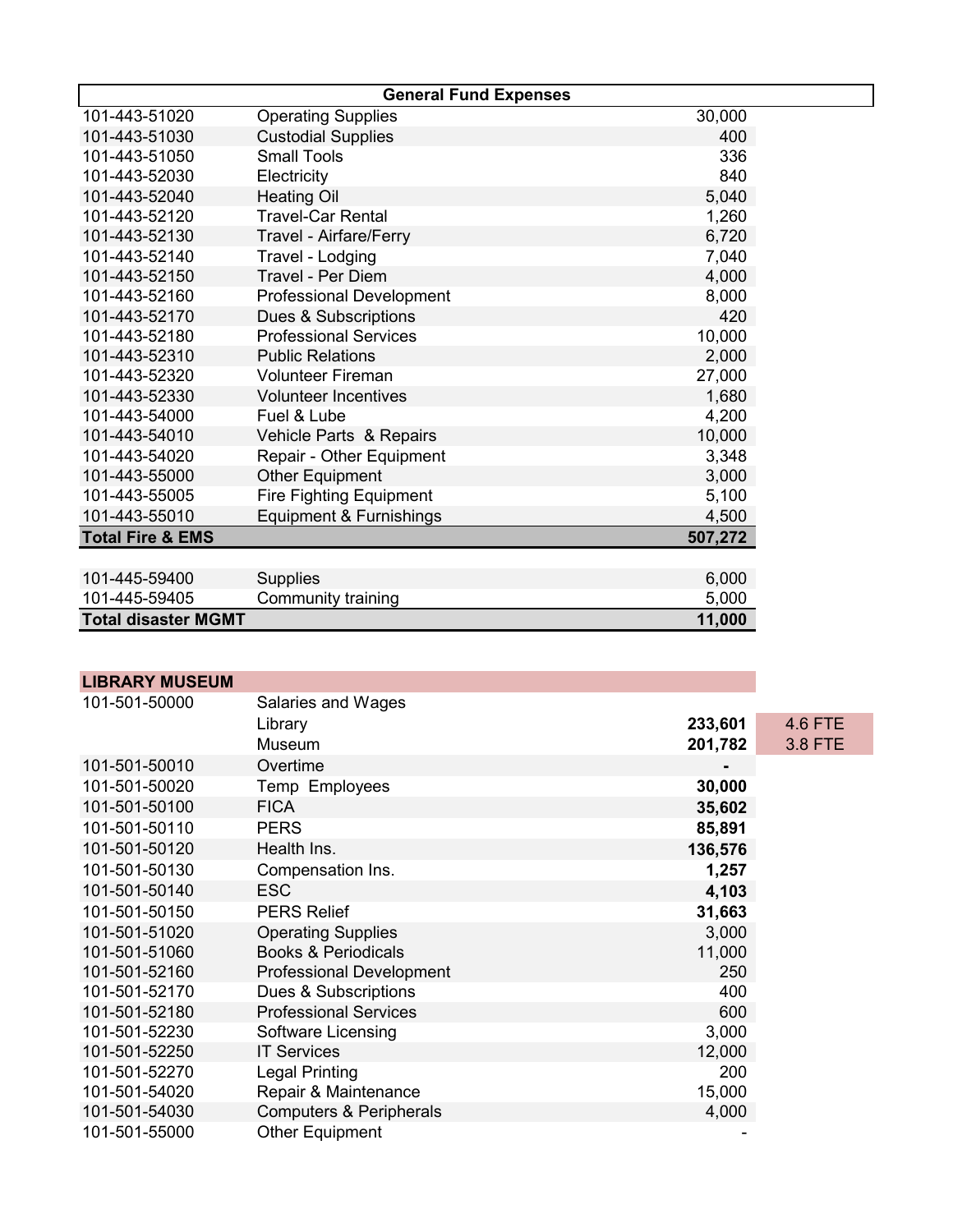|                                 | <b>General Fund Expenses</b>   |         |
|---------------------------------|--------------------------------|---------|
| 101-501-55010                   | Equipment & Furnishings        | 850     |
| <b>Total library and muse</b>   |                                | 810,775 |
|                                 |                                |         |
| <b>FACILITY SERVICES</b>        |                                |         |
| 101-501-51025                   | Operating Supplies-Cordova ctr | 1,500   |
| 101-501-55011                   | Equip & Furnishings-Cordova Ct | 1,500   |
| 101-598-52013                   | Wtr, swr, refuse public safety | 5,600   |
| 101-598-52016                   | Wtr, swr, ref chamber of comm  | 2,000   |
| 101-598-52017                   | Wtr, swr, ref cordova center   | 10,000  |
| 101-598-52033                   | Electricity public safety      | 26,000  |
| 101-598-52037                   | Electricity cordova center     | 63,000  |
| 101-598-52045                   | Heating oil Public safety      | 25,000  |
| 101-598-52046                   | Heating oil Chamber of Comm    | 2,500   |
| 101-598-52048                   | Heating oil cordova center     | 40,000  |
| 101-598-52049                   | Propane Cordova center         | 1,500   |
| <b>Total facililty services</b> |                                | 178,600 |

## **PUBLIC WORKS**

| <b>Administration</b> |                              |                          | 1 FTE |
|-----------------------|------------------------------|--------------------------|-------|
| 101-601-50000         | Salaries and wages           | 106,383                  |       |
| 101-601-50020         | Temp employees               |                          |       |
| 101-601-50100         | <b>FICA</b>                  | 8,198                    |       |
| 101-601-50110         | <b>PERS</b>                  | 23,404                   |       |
| 101-601-50120         | <b>HEALTH INS.</b>           | 23,380                   |       |
| 101-601-50130         | <b>COMPENSATION INS.</b>     | 287                      |       |
| 101-601-50140         | ESC                          | 415                      |       |
| 101-601-50150         | <b>PERS RELIEF</b>           | 8,628                    |       |
| 101-601-51020         | <b>OPERATING SUPPLIES</b>    | 750                      |       |
| 101-601-52000         | <b>COMMUNICIATIONS</b>       | 1,800                    |       |
| 101-601-52160         | PROFESSIONAL DEVELOPMENT     | $\overline{\phantom{a}}$ |       |
| 101-601-52162         | <b>SAFETY &amp; TRAINING</b> | 2,500                    |       |
| 101-601-52180         | <b>PROFESSIONAL SERVICES</b> | 25,000                   |       |
| <b>Total PW admin</b> |                              | 200,745                  |       |

| <b>Facility Maintenance</b> |                                |         | 2 FTE |
|-----------------------------|--------------------------------|---------|-------|
| 101-602-50000               | <b>SALARIES AND WAGES</b>      | 138,699 |       |
| 101-602-50010               | <b>OVERTIME</b>                | 3,090   |       |
| 101-602-50020               | <b>TEMP EMPLOYEES</b>          | 2,000   |       |
| 101-602-50100               | <b>FICA</b>                    | 10,923  |       |
| 101-602-50110               | <b>PERS</b>                    | 30,514  |       |
| 101-602-50120               | <b>HEALTH INS.</b>             | 55,875  |       |
| 101-602-50130               | <b>COMPENSATION INS.</b>       | 2,951   |       |
| 101-602-50140               | <b>ESC</b>                     | 840     |       |
| 101-602-50150               | <b>PERS RELIEF</b>             | 11,248  |       |
| 101-602-51010               | UNIFORMS/SAFETY CLOTHING PPE   | 1,200   |       |
| 101-602-51020               | <b>OPERATING SUPPLIES</b>      | 1,200   |       |
| 101-602-51025               | OPERATING SUPPLIES CORDOVA CTR |         |       |
| 101-602-51039               | <b>CUSTODIAL SUPPLIES</b>      | 10,000  |       |
| 101-602-51050               | <b>SMALL TOOLS</b>             | 500     |       |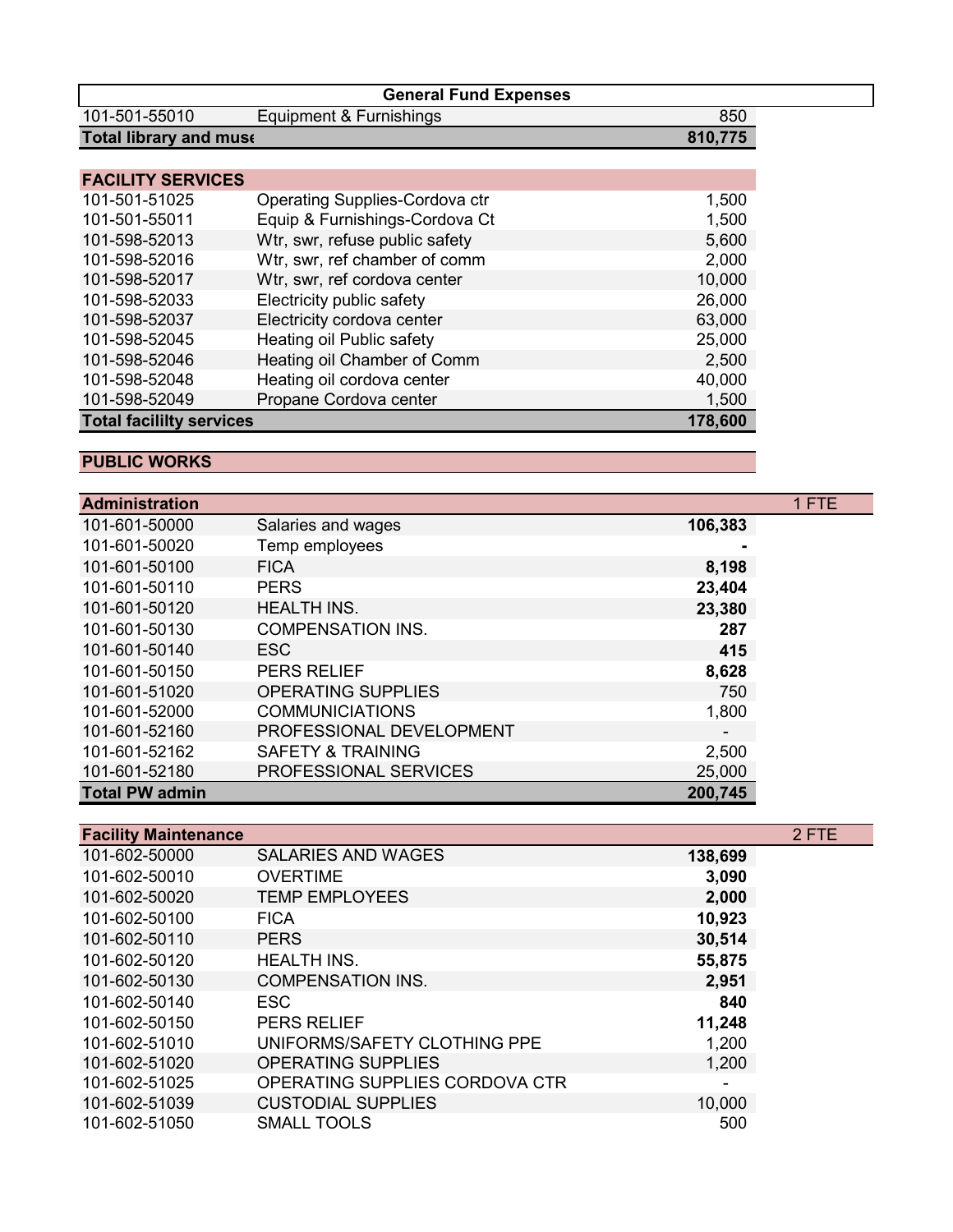|                             | <b>General Fund Expenses</b>         |         |
|-----------------------------|--------------------------------------|---------|
| 101-602-52140               | <b>TRAVEL - LODGING</b>              |         |
| 101-602-52150               | TRAVEL - PER DIEM                    |         |
| 101-602-52160               | PROFESSIONAL DEVELOPMENT             | 2,200   |
| 101-602-52180               | <b>PROFESSIONAL SERVICES</b>         | 9,000   |
| 101-602-54000               | <b>FUEL &amp; LUBE</b>               | 1,000   |
| 101-602-54010               | <b>VEHICLE PARTS &amp; REPAIRS</b>   | 750     |
| 101-602-54020               | <b>REPAIR - OTHER EQUIPMENT</b>      |         |
| 101-602-54028               | EQUIPMENT MAINT CORDOVA CTR          | 15,000  |
| 101-602-54032               | <b>MAINT PUBLIC SAFETY</b>           | 5,293   |
| 101-602-54036               | STRUCTURE MAINT CHAMBER COMMER       | 5,000   |
| 101-602-54038               | STRUCTURE MAINT CORDOVA CTR          | 10,000  |
| 101-602-54039               | <b>STRUCTURE MAINT</b>               |         |
| 101-602-54082               | <b>BOILER MAINT PUBLIC SAFET</b>     | 3,000   |
| 101-602-54086               | <b>BOILER MAINT CHAMBER COMM</b>     | 3,000   |
| 101-602-54090               | <b>BOILER MAINT CORDOVA CTR</b>      | 4,000   |
| 101-602-54091               | <b>HEATING SYSTEM MAINT</b>          |         |
| 101-602-55010               | FIRE INSPECTION AND REPAIR           | 8,500   |
| 101-602-55020               | <b>SCHOOL BLDGS MAINTENANCE</b>      | 5,000   |
| 101-602-55030               | <b>CCMC BLDG MAINTENANCE</b>         | 5,000   |
| 101-602-55035               | <b>MAINTENANCE--FIRE PANELS PREC</b> | 32,000  |
| <b>Total facility maint</b> |                                      | 377,783 |

| <b>STREETS</b> |                                     |         | 5 FTE |
|----------------|-------------------------------------|---------|-------|
| 101-603-50000  | <b>SALARIES AND WAGES</b>           | 338,723 |       |
| 101-603-50010  | <b>OVERTIME</b>                     | 8,240   |       |
| 101-603-50020  | <b>TEMP EMPLOYEES</b>               | 10,000  |       |
| 101-603-50030  | <b>ON CALL TIME</b>                 |         |       |
| 101-603-50100  | <b>FICA</b>                         | 27,308  |       |
| 101-603-50110  | <b>PERS</b>                         | 76,332  |       |
| 101-603-50120  | <b>HEALTH INS.</b>                  | 63,545  |       |
| 101-603-50130  | <b>COMPENSATION INS.</b>            | 13,993  |       |
| 101-603-50140  | <b>ESC</b>                          | 2,175   |       |
| 101-603-50150  | <b>PERS RELIEF</b>                  | 27,308  |       |
| 101-603-51010  | UNIFORMS/SAFETY CLOTHING            | 2,500   |       |
| 101-603-51020  | <b>OPERATING SUPPLIES</b>           | 25,000  |       |
| 101-603-51038  | <b>CUSTODIAL SUPPLIES CITY SHOP</b> | 1,500   |       |
| 101-603-52010  | <b>WATER, SEWER &amp; REFUSE</b>    | 4,500   |       |
| 101-603-52020  | <b>STREET LIGHTING</b>              | 50,000  |       |
| 101-603-52030  | <b>ELECTRICITY</b>                  | 20,000  |       |
| 101-603-52040  | <b>HEATING OIL CITY SHOP</b>        | 1,500   |       |
| 101-603-52070  | <b>LEASES/RENTALS</b>               | 15,000  |       |
| 101-603-52120  | <b>TRAVEL - CAR RENTAL</b>          |         |       |
| 101-603-52140  | <b>TRAVEL - LODGING</b>             |         |       |
| 101-603-52150  | <b>TRAVEL - PER DIEM</b>            |         |       |
| 101-603-52160  | PROFESSIONAL DEVELOPMENT            | 3,000   |       |
| 101-603-52162  | <b>SAFETY &amp; TRAINING</b>        | 6,000   |       |
| 101-603-52170  | <b>DUES &amp; SUBSCRIPTIONS</b>     | 2,500   |       |
| 101-603-52180  | <b>PROFESSIONAL SERVICES</b>        | 500     |       |
| 101-603-54010  | <b>VEHICLE PARTS &amp; REPAIRS</b>  | 2,500   |       |
| 101-603-54020  | <b>REPAIR &amp; MAINTENANCE</b>     | 30,000  |       |
| 101-603-54028  | <b>EQUIPMENT MAINT CITY SHOP</b>    | 5,000   |       |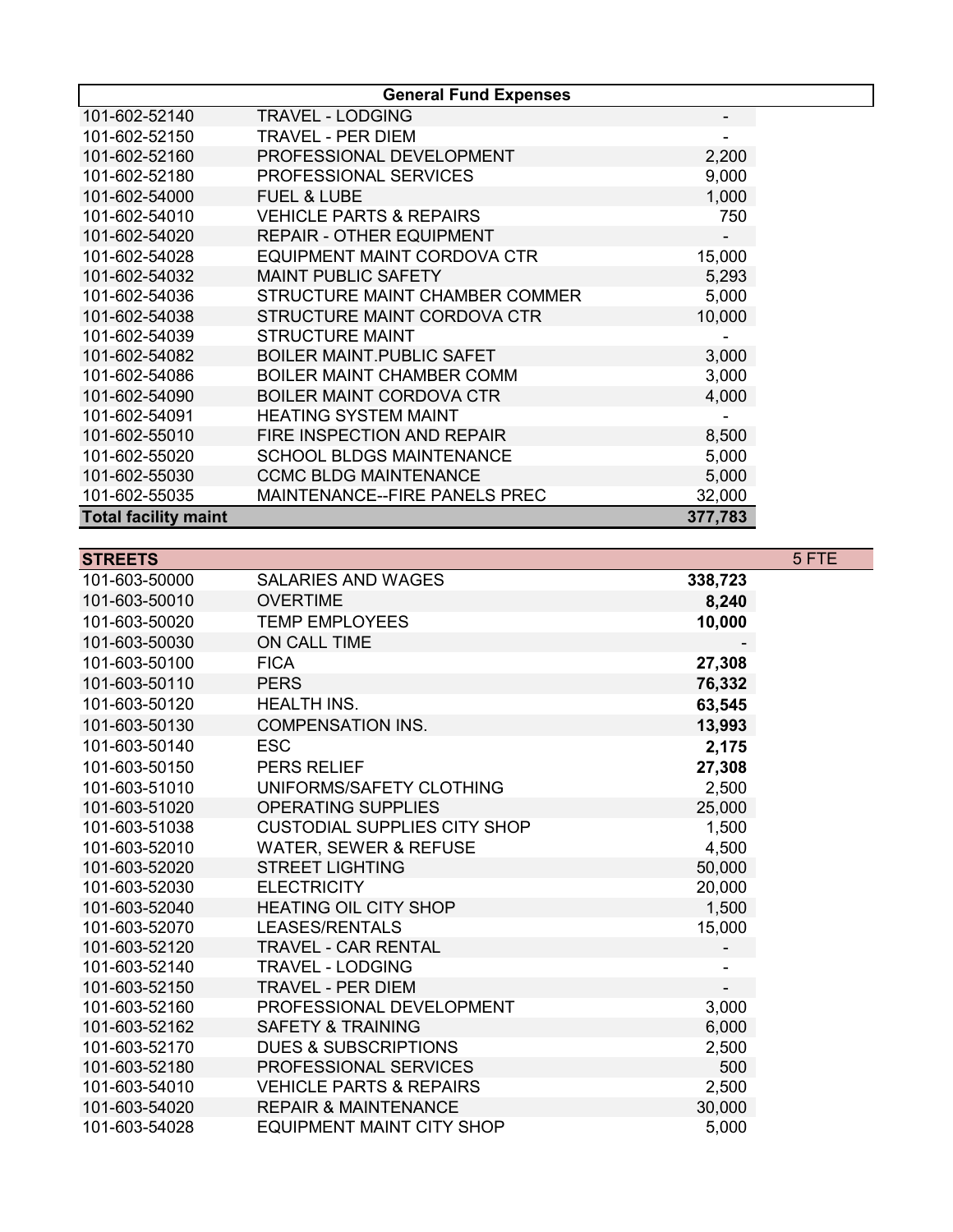|                           | <b>General Fund Expenses</b> |         |
|---------------------------|------------------------------|---------|
| 101-603-54038             | STRUCTURE MAINT CITY SHOP    | 2,000   |
| 101-603-54098             | OTHER IMPROVMENTS CITY SHOP  | 6,000   |
| 101-603-55010             | EQUIPMENT & FURNISHINGS      | 4,000   |
| 101-603-55025             | CHIP SEALING MAINTENANCE     | 65,000  |
| <b>Total street maint</b> |                              | 814,124 |

| <b>SNOW</b>               |                           |        |
|---------------------------|---------------------------|--------|
| 101-604-50000             | <b>SALARIES AND WAGES</b> |        |
| 101-604-50010             | <b>OVERTIME</b>           | 20,000 |
| 101-604-50020             | <b>TEMP EMPLOYEES</b>     | 6,000  |
| 101-604-50030             | ON CALL TIME              | 6,200  |
| 101-604-50100             | <b>FICA</b>               | 1,721  |
| 101-604-50110             | <b>PERS</b>               |        |
| 101-604-50130             | <b>COMPENSATION INS.</b>  | 882    |
| 101-604-50140             | <b>ESC</b>                | 60     |
| 101-604-50150             | <b>PERS RELIEF</b>        |        |
| 101-604-51020             | <b>OPERATING SUPPLIES</b> | 36,631 |
| <b>Total snow removal</b> |                           | 71,494 |

| <b>Equipment Maint.</b>     |                                    |         | 2 FTE |
|-----------------------------|------------------------------------|---------|-------|
| 101-605-50000               | <b>SALARIES AND WAGES</b>          | 132,959 |       |
| 101-605-50010               | <b>OVERTIME</b>                    | 5,150   |       |
| 101-605-50030               | ON CALL TIME                       |         |       |
| 101-605-50100               | <b>FICA</b>                        | 10,655  |       |
| 101-605-50110               | <b>PERS</b>                        | 30,384  |       |
| 101-605-50120               | <b>HEALTH INS.</b>                 |         |       |
| 101-605-50130               | <b>COMPENSATION INS.</b>           | 4,212   |       |
| 101-605-50140               | ESC.                               | 830     |       |
| 101-605-50150               | <b>PERS RELIEF</b>                 | 11,201  |       |
| 101-605-51010               | UNIFORMS/SAFETY CLOTHING           | 1,500   |       |
| 101-605-51020               | <b>OPERATING SUPPLIES</b>          | 20,000  |       |
| 101-605-51050               | <b>SMALL TOOLS</b>                 | 4,000   |       |
| 101-605-52160               | PROFESSIONAL DEVELOPMENT           | 1,000   |       |
| 101-605-52180               | <b>PROFESSIONAL SERVICES</b>       | 3,000   |       |
| 101-605-54000               | <b>FUEL &amp; LUBE</b>             | 45,000  |       |
| 101-605-54010               | <b>VEHICLE PARTS &amp; REPAIRS</b> | 80,000  |       |
| 101-605-54020               | <b>REPAIR - OTHER EQUIPMENT</b>    | 1,000   |       |
| 101-605-55010               | <b>EQUIPMENT &amp; FURNISHINGS</b> | 1,500   |       |
| <b>Total equipment main</b> |                                    | 352,391 |       |

# **PARKS AND RECREATION**

| <b>Administration</b> |                    |         | $1.8$ FTE |
|-----------------------|--------------------|---------|-----------|
| 101-608-50000         | Salaries and Wages | 128,547 |           |
| 101-608-50100         | <b>FICA</b>        | 9,834   |           |
| 101-608-50110         | <b>PERS</b>        | 28,280  |           |
| 101-608-50120         | Health Ins.        | 44,864  |           |
| 101-608-50130         | Compensation Ins.  | 347     |           |
| 101-608-50140         | ESC.               | 808     |           |
| 101-608-50150         | <b>PERS Relief</b> | 10,425  |           |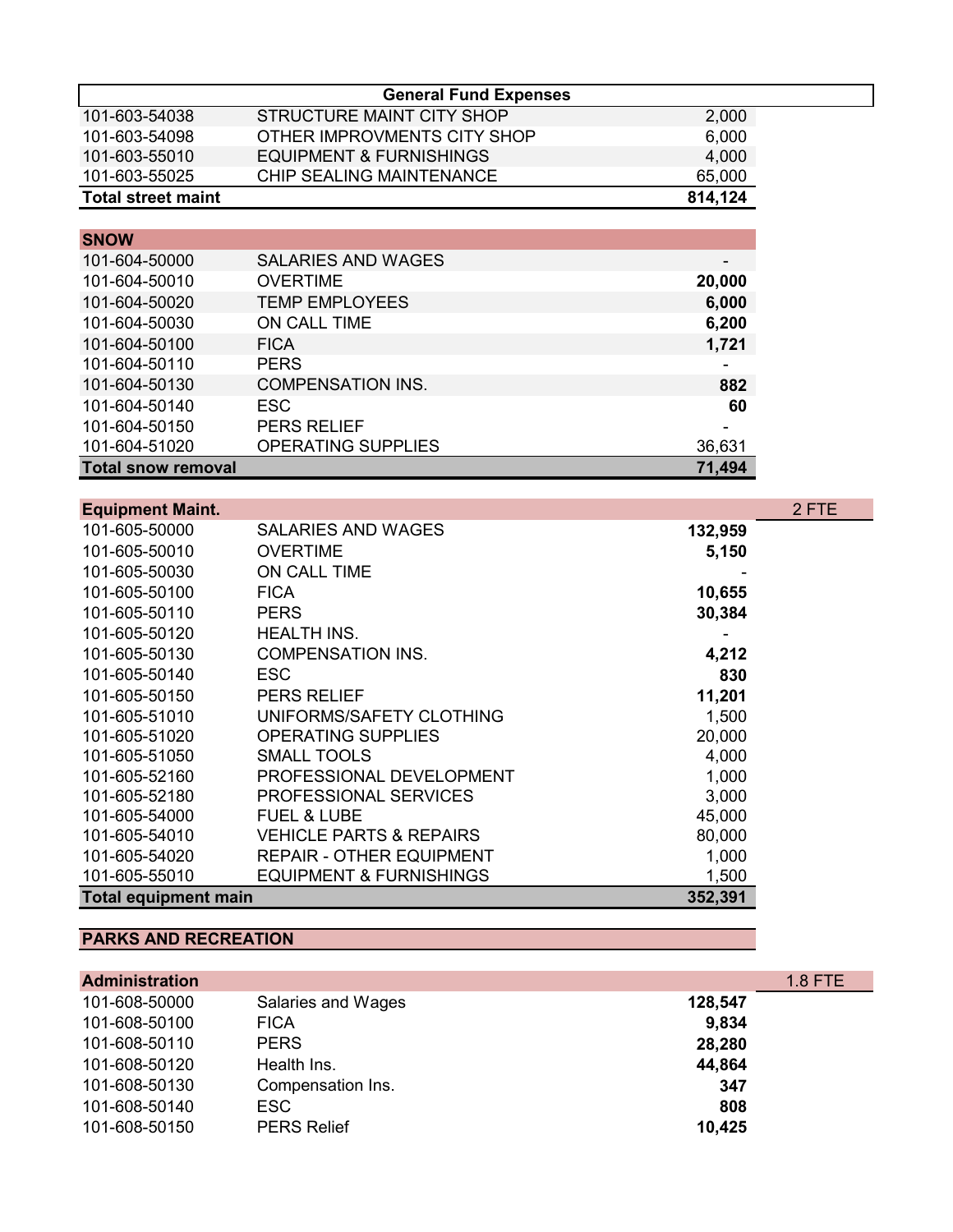| <b>General Fund Expenses</b>                |                                 |       |  |
|---------------------------------------------|---------------------------------|-------|--|
| 101-608-52120                               | <b>Travel - Car Rental</b>      | 200   |  |
| 101-608-52130                               | Travel - Airfare/Ferry          | 600   |  |
| 101-608-52140                               | Travel - Lodging                | 500   |  |
| 101-608-52160                               | <b>Professional Development</b> | 1,000 |  |
| 101-608-52170                               | Dues and Subscriptions          | 850   |  |
| 101-608-52180                               | <b>Professional Services</b>    | 2,500 |  |
| 101-608-52230                               | Software & Licences             | 750   |  |
| Total parks & recreation - admin<br>229,505 |                                 |       |  |

| <b>Parks Maintenance</b>       |                              |         | 2 FTE |
|--------------------------------|------------------------------|---------|-------|
| 101-606-50000                  | Salaries and Wages           | 124,847 |       |
| 101-606-50010                  | Overtime                     |         |       |
| 101-606-50020                  | Temp Employees               | 10,000  |       |
| 101-606-50100                  | <b>FICA</b>                  | 10,316  |       |
| 101-606-50110                  | <b>PERS</b>                  | 27,466  |       |
| 101-606-50120                  | Health Ins.                  | 31,603  |       |
| 101-606-50130                  | Compensation Ins.            | 5,839   |       |
| 101-606-50140                  | <b>ESC</b>                   | 930     |       |
| 101-606-50150                  | <b>PERS Relief</b>           | 10,125  |       |
| 101-606-51020                  | <b>Operating Supplies</b>    | 4,000   |       |
| 101-606-52010                  | Water, Sewer & Refuse        | 3,500   |       |
| 101-606-52030                  | Electricity                  | 2,500   |       |
| 101-606-52040                  | <b>Heating Fuel</b>          | 2,000   |       |
| 101-606-52180                  | <b>Professional Services</b> | 7,500   |       |
| 101-606-52340                  | Other Costs/outhouse tender  |         |       |
| 101-606-53015                  | <b>Fisherman's Memorial</b>  | 500     |       |
| 101-606-54000                  | Fuel & Lube                  | 3,500   |       |
| 101-606-54010                  | Vehicle Parts & Repairs      | 2,000   |       |
| 101-606-54020                  | Repair - Other Equipment     | 1,500   |       |
| 101-606-55020                  | Other Improvements           |         |       |
| 101-606-52162                  | Safety & Training            | 850     |       |
| 101-606-52130                  | Travel - Airfare/Ferry       | 1,000   |       |
| 101-606-52140                  | Travel - Lodging             | 500     |       |
| 101-606-54020                  | Other repairs                | 9,000   |       |
| 101-606-51010                  | Uniform/Safety Clothing      | 500     |       |
| 101-606-51050                  | Small tools                  | 500     |       |
| <b>Total parks maintenance</b> |                              | 260,476 |       |

| <b>TEMP EMPLOYEES</b>       | 6,000 |
|-----------------------------|-------|
| <b>FICA</b>                 | 459   |
| <b>COMPENSATION INS.</b>    | 178   |
| ESC.                        | 58    |
| <b>OPERATING SUPPLIES</b>   | $\,$  |
| <b>OTHER EQUIPMENT</b>      |       |
|                             | 6.695 |
| <b>Total cemetary maint</b> |       |

| <b>Bidarki</b> |                    |        | $1.5$ FTE |
|----------------|--------------------|--------|-----------|
| 101-701-50000  | Salaries and Wages | 59,569 |           |
| 101-701-50010  | Overtime           |        |           |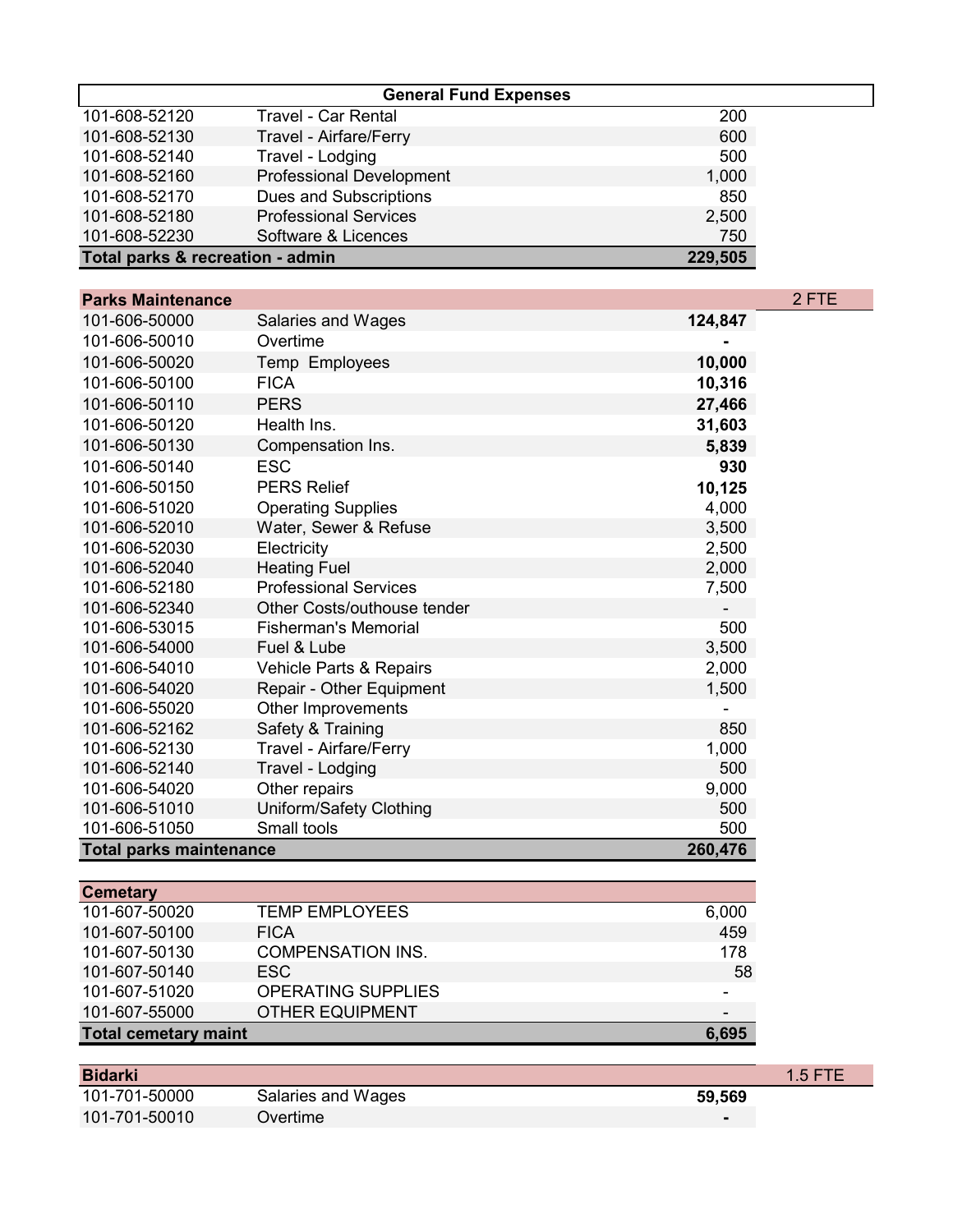|                                   | <b>General Fund Expenses</b>     |         |  |
|-----------------------------------|----------------------------------|---------|--|
| 101-701-50020                     | Temp Employees                   | ۰       |  |
| 101-701-50100                     | <b>FICA</b>                      | 4,557   |  |
| 101-701-50110                     | <b>PERS</b>                      | 13,105  |  |
| 101-701-50120                     | Health Ins.                      | 42,969  |  |
| 101-701-50130                     | Compensation Ins.                | 1,978   |  |
| 101-701-50140                     | <b>ESC</b>                       | 591     |  |
| 101-701-50150                     | <b>PERS Relief</b>               | 4,557   |  |
| 101-701-51020                     | <b>Operating Supplies</b>        | 5,000   |  |
| 101-701-51030                     | <b>Custodial Supplies</b>        | 2,000   |  |
| 101-701-52010                     | Water, Sewer & Refuse            | 4,500   |  |
| 101-701-52030                     | Electricity                      | 10,000  |  |
| 101-701-52040                     | <b>Heating Oil</b>               | 8,000   |  |
| 101-701-53010                     | Programs                         | 10,000  |  |
| 101-701-53060                     | <b>Iceworm Festival Supplies</b> | 5,000   |  |
| 101-701-54010                     | Vehicle Parts & Repairs          |         |  |
| 101-701-54020                     | Equipment Maintenance & Repair   | 5,000   |  |
| 101-701-54030                     | <b>Structure Maintenance</b>     | 10,000  |  |
| 101-701-55010                     | Equipment & Furnishings          |         |  |
| 101-701-55020                     | Other Improvements               |         |  |
| 101-701-52180                     | <b>Professional Services</b>     | 5,000   |  |
| 101-701-51010                     | Uniform/Safety Equipment         | 500     |  |
| 101-701-52162                     | Safety & Training                | 1,000   |  |
| <b>Total recreation - Bidarki</b> |                                  | 193,326 |  |

| <b>POOL</b>       |                                 |         | <b>1.6 FTE</b> |
|-------------------|---------------------------------|---------|----------------|
| 101-702-50000     | Salaries and Wages              | 78,573  |                |
| 101-702-50010     | Overtime                        |         |                |
| 101-702-50020     | Temp Employees                  | 5,000   |                |
| 101-702-50100     | <b>FICA</b>                     | 6,393   |                |
| 101-702-50110     | <b>PERS</b>                     | 17,286  |                |
| 101-702-50120     | Health Ins.                     | 42,969  |                |
| 101-702-50130     | Compensation Ins.               | 2,825   |                |
| 101-702-50140     | <b>ESC</b>                      | 836     |                |
| 101-702-50150     | <b>PERS Relief</b>              | 6,011   |                |
| 101-702-51020     | <b>Operating Supplies</b>       | 10,000  |                |
| 101-702-51030     | <b>Custodial Supplies</b>       | 2,000   |                |
| 101-702-52010     | Water, Sewer & Refuse           | 5,500   |                |
| 101-702-52030     | Electricity                     | 26,000  |                |
| 101-702-52040     | <b>Heating Oil</b>              | 60,000  |                |
| 101-702-52160     | <b>Professional Development</b> | 1,500   |                |
| 101-702-54020     | Repair & Maintenance            | 8,000   |                |
| 101-702-55000     | <b>Other Equipment</b>          |         |                |
| 101-702-55010     | Equipment & Furnishings         | 4,000   |                |
| 101-702-55020     | Other Improvements              |         |                |
| 101-702-52130     | <b>Travel - Airfare/Ferry</b>   | 500     |                |
| 101-702-52140     | Travel - Lodging                | 500     |                |
| 101-702-52150     | Travel - Per Diem               | 500     |                |
| 101-702-52180     | <b>Professional Services</b>    | 7,500   |                |
| 101-702-51010     | Uniform/Safety Equipment        | 1,000   |                |
| <b>Total pool</b> |                                 | 286,893 |                |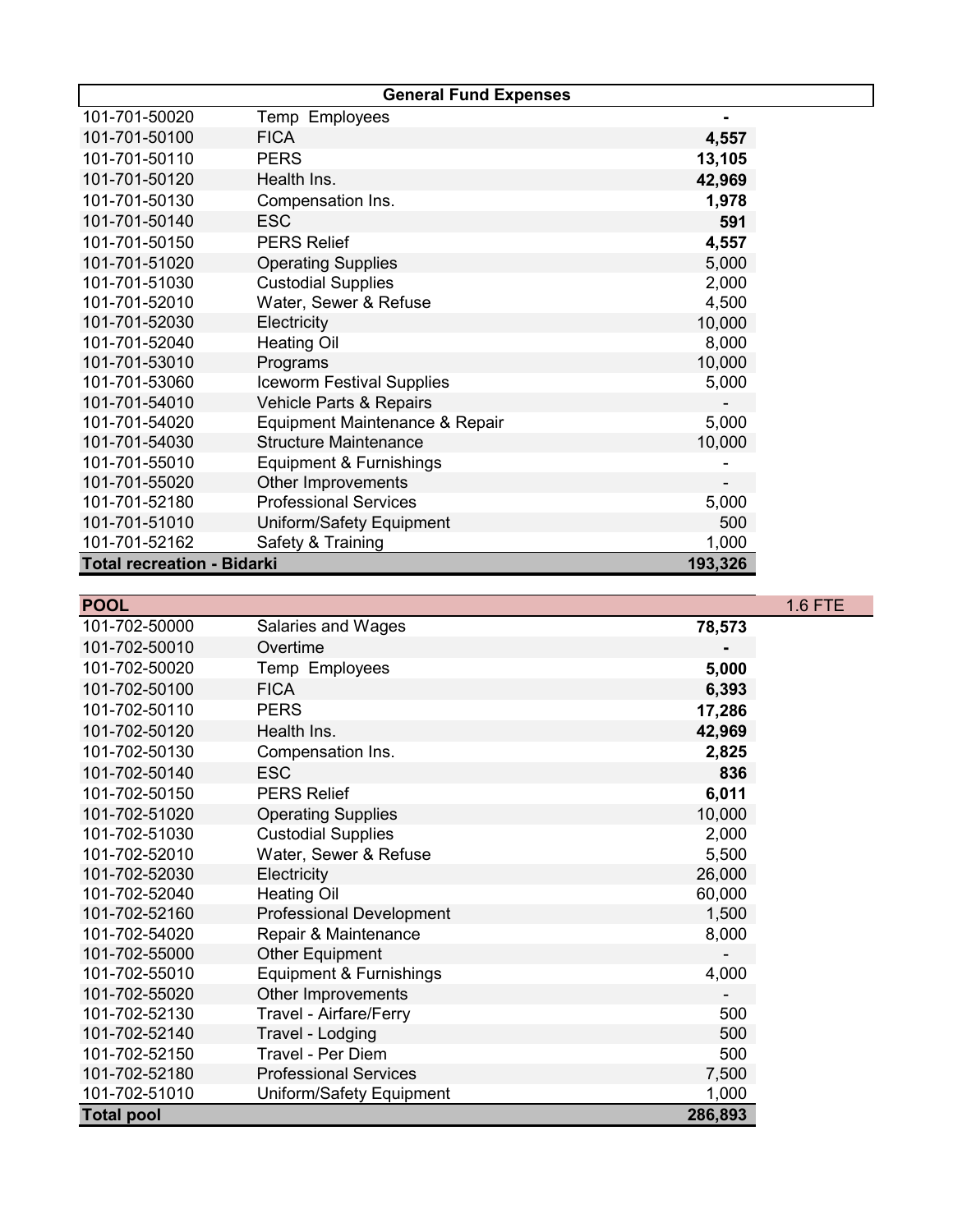| <b>General Fund Expenses</b>  |                                           |          |       |
|-------------------------------|-------------------------------------------|----------|-------|
| <b>SKI HILL</b>               |                                           |          |       |
| 101-704-51040                 | Repair & Maintenance                      | 10,000   |       |
| 101-704-51110                 | Lease Rev Pass Thru CTC                   | 31,200   |       |
| 101-704-51115                 | Lease Rev Pass Thru CVW                   | 33,518   |       |
| 101-704-52010                 | Water, Sewer & Refuse                     | 1,600    |       |
| 101-704-52030                 | Electricity                               | 20,000   |       |
| 101-704-52035                 | Electric reimburse contra                 | (10,000) |       |
| 101-704-52040                 | <b>Heating Oil</b>                        | 5,000    |       |
| 101-704-52180                 | Annual Inspection                         | 800      |       |
| 101-704-52190                 | Insurance                                 | 10,000   |       |
| <b>Total ski hill</b>         |                                           | 102,118  |       |
|                               |                                           |          |       |
| <b>NON-DEPARTMENTAL</b>       |                                           |          | 1 FTE |
| 101-701-50000                 | Salaries and Wages (IT Specialist)        | 70,000   |       |
| 101-701-50100                 | FICA (IT Specialist)                      | 5,050    |       |
| 101-701-50110                 | PERS (IT Specialist)                      | 14,522   |       |
| 101-701-50120                 | Health Ins. (IT Specialist)               | 23,380   |       |
| 101-701-50130                 | Compensation Ins. (IT Specialist)         | 178      |       |
| 101-701-50140                 | ESC (IT Specialist)                       | 415      |       |
| 101-701-50150                 | PERS Relief (IT Specialist)               | 5,353    |       |
| 101-701-52000                 | Communications                            | 36,471   |       |
| 101-824-51020                 | <b>OPERATING SUPPLIES</b>                 | 20,000   |       |
| 101-824-52170                 | <b>DUES &amp; SUBSCRIPTIONS</b>           | 500      |       |
| 101-824-52179                 | <b>DRUG TESTING</b>                       | 1,500    |       |
| 101-824-52180                 | PROFESSIONAL SERVICES                     | 5,000    |       |
| 101-824-52181                 | ACCOUNTING SOFTWARE LICENSING             | 14,136   |       |
| 101-824-52182                 | <b>AVALANCHE MITIGATION</b>               | 26,000   |       |
| 101-824-52184                 | STATE REIMB - AVALANCHE CONTRA            | (10,000) |       |
| 101-824-52185                 | <b>BANK FEES &amp; BANK RECONCILIATIO</b> | 10,000   |       |
| 101-824-52188                 | <b>LOBBYIST - STATE</b>                   |          |       |
| 101-824-52190                 | <b>ATTORNEY FEES</b>                      | 90,000   |       |
| 101-824-52210                 | <b>AUDIT FEES</b>                         | 85,000   |       |
| 101-824-52230                 | <b>SOFTWARE LICENSING</b>                 | 27,000   |       |
| 101-824-52250                 | <b>IT SERVICES</b>                        | 95,000   |       |
| 101-824-52255                 | <b>COMPUTERS &amp; PERIPHERALS</b>        | 10,000   |       |
| 101-824-52340                 | <b>EYAK SITE REMEDIATION</b>              | 6,500    |       |
| 101-824-52350                 | RECRUITMENT AND MOVING                    |          |       |
| 101-824-54020                 | <b>MAINT &amp; REPAIR OFFICE EQUIP</b>    |          |       |
| 101-824-55010                 | <b>EQUIPMENT &amp; FURNISHINGS</b>        | 1,000    |       |
| 101-824-56000                 | <b>INSURANCE</b>                          | 424,221  |       |
| 101-824-57000                 | IN-KIND SERVICES ALLOCATION               |          |       |
| <b>Total non-departmental</b> |                                           | 961,226  |       |
|                               |                                           |          |       |
| 101-895-58052                 | 2010B II - TAXABLE - PRINCIPAL            |          |       |
| 101-895-58054                 | 2010B II - TAXABLE - INTEREST             |          |       |
| 101-895-58060                 | 2011 SERIES III PRINCIPAL                 |          |       |
| 101-895-58062                 | 2011 SERIES III INTEREST                  |          |       |
| 101-895-58063                 | 2015 GO BOND ONE A- PRINCIPAL             | 75,000   |       |
| 101-895-58064                 | 2015 GO BOND ONE A-INTEREST               | 60,825   |       |
| 101-895-58067                 | 2015 GO BOND ONE C-PRINCIPAL              | 975,000  |       |
| 101-895-58068                 | 2015 GO BOND ONE C-INTEREST               | 395,250  |       |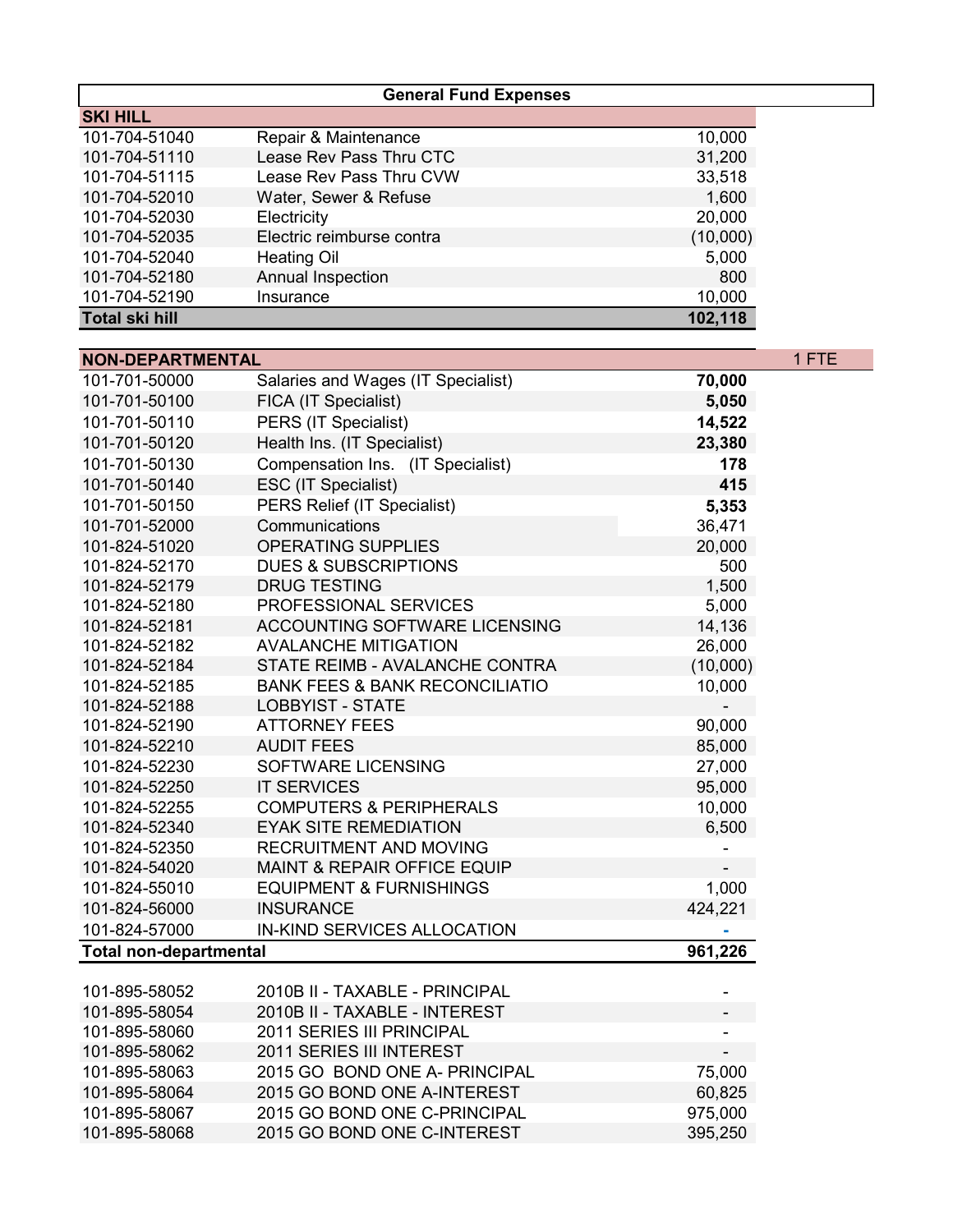|                                          | <b>General Fund Expenses</b>         |              |
|------------------------------------------|--------------------------------------|--------------|
| 101-895-58069                            | 2015 GO BOND TWO A-PRINCIPAL         | 115,000      |
| 101-895-58070                            | 2015 GO BOND TWO A-INTEREST          | 94,025       |
| Total long term debt service             |                                      | 1,715,100    |
|                                          |                                      |              |
| 101-901-57340                            | TRANSFER TO CAP PROJ FUND #401       |              |
| 101-901-57385                            | <b>TRANSFER TO VEHICLE REMOVAL F</b> |              |
| <b>Total interfund transfers</b>         |                                      |              |
|                                          |                                      |              |
| 101-902-57000                            | IN-KIND SERVICES ALLOCATION          | (197, 270)   |
| 101-902-57000                            | SCHOOL TRANSFER (JAN-JUNE)           | 1,100,000    |
| 101-902-57001                            | SCHOOL TRANSFER (JULY-DEC)           | 700,000      |
| 101-902-57005                            | SCHOOL IN-KIND JAN-JUNE              | 69,500       |
| 101-902-57006                            | <b>SCHOOL IN-KIND JUL-DEC</b>        | 69,500       |
| 101-902-57014                            | <b>CCMC IN-KIND SERVICES JAN-DEC</b> | 30,000       |
| 101-902-57017                            | <b>CCMC BUDGET APPROPRIATION</b>     | 300,000      |
| 101-902-57018                            | <b>CCMC SALE CONSULTING</b>          |              |
| 101-902-57020                            | <b>CORDOVA FAMILY RESOURCE CTR</b>   | 20,000       |
| 101-902-57030                            | CORDOVA COMMUNITY COLLEGE            | 10,000       |
| 101-902-57181                            | CORDOVA CHAMBER OF COMMERCE          | 81,000       |
| 101-902-57182                            | CORDOVA CHAMBER IN-KIND              | 4,800        |
| 101-902-57183                            | <b>CORDOVA CHAMBER IN-KIND LEASE</b> | 23,470       |
| <b>Total transfers to other entities</b> |                                      | 2,211,000    |
|                                          |                                      |              |
| <b>TOTAL EXPENDITURES</b>                |                                      | 12,172,288   |
| <b>TOTAL REVENUE</b>                     |                                      | (12,172,288) |

**NET INCOME** *ALCOME*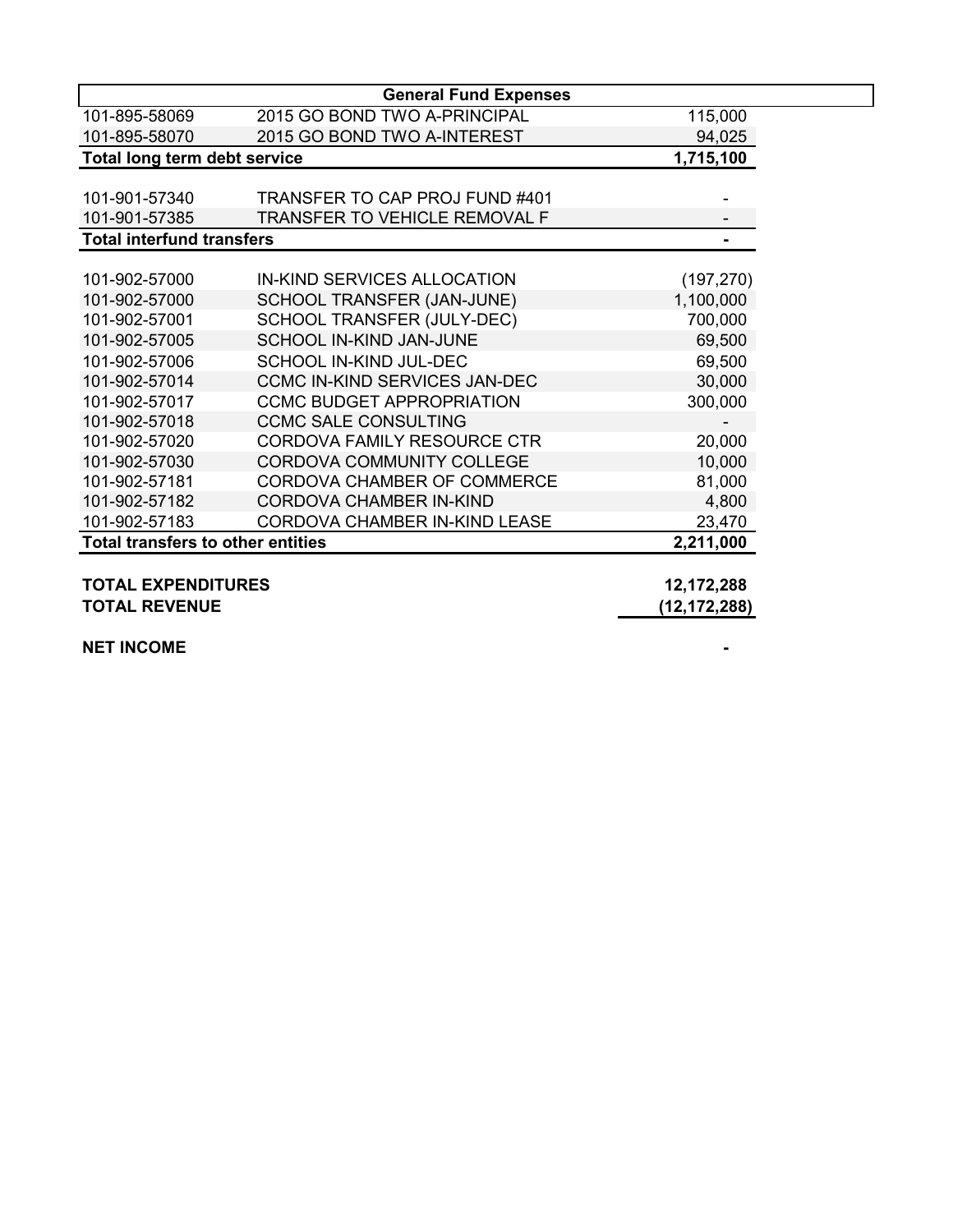| <b>City Permanent Fund</b> |                                      |                        |  |
|----------------------------|--------------------------------------|------------------------|--|
| <b>Account number</b>      | <b>Account description</b>           | <b>Proposed budget</b> |  |
| 104-300-40300              | <b>INVESTMENT EARNINGS CT</b>        |                        |  |
| 104-300-40325              | <b>INVESTMENT EARNINGS-PF</b>        | 350,000                |  |
| 104-300-40730              | SALE OF REAL ESTATE                  | 30,000                 |  |
| 104-300-43000              | CRH SEWER ASSESSMENT PRINCIPAL       |                        |  |
| 104-300-43001              | <b>CRH SEWER ASSESSMENT INTEREST</b> |                        |  |
| <b>TOTAL REVENUE</b>       |                                      | 380,000                |  |
|                            |                                      |                        |  |
| 104-390-41070              | TRANSFER FROM HARBOR FUND            |                        |  |
| 104-390-41075              | <b>TRANSFER FROM REFUSE FUND</b>     | 44,900                 |  |
| <b>TOTAL TRANSFERS IN</b>  |                                      | 44,900                 |  |

| 104-390-5999               | Transfer out to the GF and 505 | 100.000 |
|----------------------------|--------------------------------|---------|
| <b>TOTAL TRANSFERS OUT</b> |                                | 324,900 |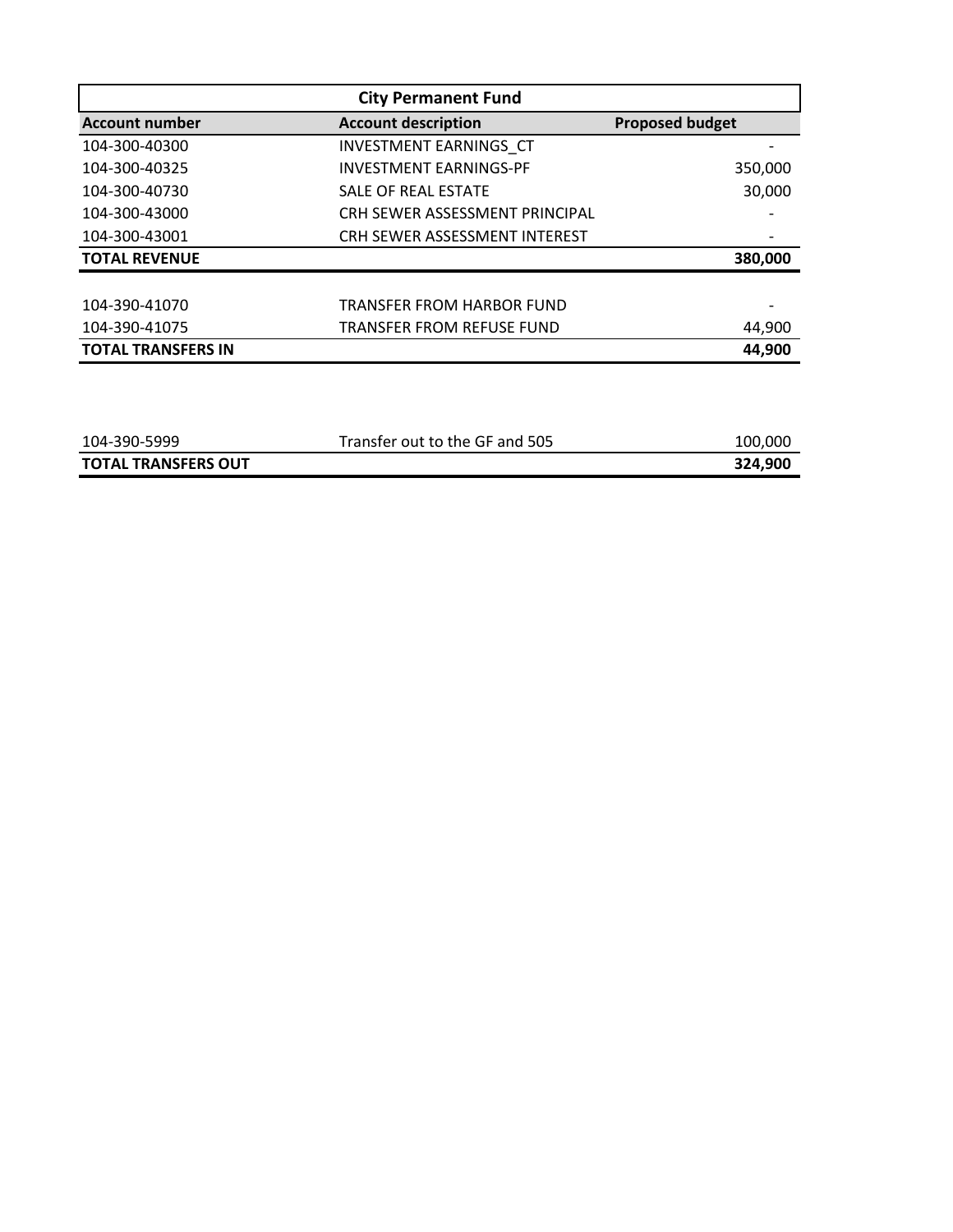| <b>Harbor Enterprise Fund</b> |                              |          |                        |
|-------------------------------|------------------------------|----------|------------------------|
| <b>Account</b>                | <b>Description</b>           |          | <b>Proposed budget</b> |
| 502-300-44010                 | <b>WHARFAGE</b>              | \$       | 41,000.00              |
| 502-300-44015                 | <b>FUEL OIL WHARFAGE</b>     | \$       | 125,000.00             |
| 502-300-44020                 | <b>DOCKAGE</b>               | \$<br>\$ | 35,000.00              |
| 502-300-44030                 | <b>IMPOUND &amp; FINES</b>   |          | 1,000.00               |
| 502-300-44040                 | <b>DRYLAND STORAGE FEES</b>  | \$       | 60,000.00              |
| 502-300-44041                 | <b>SHIPARD STORAGE</b>       | \$       | 30,000.00              |
| 502-300-44050                 | <b>SALE OF LABOR</b>         | \$       | 5,000.00               |
| 502-300-44060                 | PERMANENT SLIP FEES          | \$       | 1,100,000.00           |
| 502-300-44070                 | <b>MONTHLY SLIP FEES</b>     | \$       | 20,000.00              |
| 502-300-44080                 | <b>DAILY SLIPS FEES</b>      | \$       | 72,000.00              |
| 502-300-44090                 | <b>GRID USE FEES</b>         | \$       | 6,600.00               |
| 502-300-44100                 | SEAPLANE MOORAGE             | \$       | 500.00                 |
| 502-300-44110                 | <b>UTILITY SALES</b>         | \$       | 12,000.00              |
| 502-300-44120                 | <b>SALE OF SERVICES</b>      | \$       | 5,000.00               |
| 502-300-44130                 | <b>OTHER HARBOR REVENUE</b>  | \$       | 6,000.00               |
| 502-300-44135                 | PENALITY & INTEREST - HARBOR | \$       | 8,000.00               |
| 502-300-44140                 | <b>TRAVEL LIFT FEES</b>      | \$       | 105,000.00             |
| 502-300-44150                 | <b>LAUNCH RAMP FEES</b>      |          | 2,000.00               |
| 502-300-44160                 | <b>PARKING PERMITS</b>       | \$<br>\$ | 1,000.00               |
| 502-300-44170                 | <b>MAINTENANCE AREA USE</b>  | \$       | 1,200.00               |
| 502-300-44190                 | <b>FISH TAX REGISTRATION</b> | \$       |                        |
| 502-390-49999                 | Due to/from other funds      | \$       |                        |
| 502-398-40239                 | Pension state relief         | \$       | 30,322.00              |
| 502-398-40325                 | Investment earnings          | \$       | 500.00                 |
| <b>TOTAL REVENUE</b>          |                              | \$       | 1,667,122.00           |
| 502-400-50000                 | SALARIES AND WAGES           | \$       | 363,587.00             |
| 502-400-50010                 | <b>OT</b>                    | \$       | 10,300.00              |
| 502-400-50020                 | <b>TEMP EMPLOYEES</b>        | \$       | 12,000.00              |
| 502-400-50100                 | <b>FICA</b>                  | \$\$\$   | 29,520.00              |
| 502-400-50110                 | <b>PERS</b>                  |          | 82,255.00              |
| 502-400-50120                 | <b>HEALTH INS.</b>           |          | 112,779.00             |
| 502-400-50130                 | <b>COMPENSATION INS.</b>     |          | 10,803.00              |
| 502-400-50140                 | <b>ESC</b>                   | ぐくさん     | 2,610.00               |
| 502-400-50150                 | PERS RELIEF                  |          | 30,322.00              |
| 502-400-51010                 | UNIFORM/SAFETY CLOTHING      |          | 2,500.00               |
| 502-400-51020                 | <b>OPERATING SUPPLIES</b>    |          | 11,000.00              |
| 502-400-51030                 | <b>CUSTODIAL SUPPLIES</b>    | \$\$\$   | 4,000.00               |
| 502-400-52000                 | <b>COMMUNICATIONS</b>        |          | 6,000.00               |
| 502-400-52010                 | WATER, SEWER & REFUSE        |          | 120,000.00             |
| 502-400-52020                 | <b>STREET LIGHTING</b>       | \$       | 3,000.00               |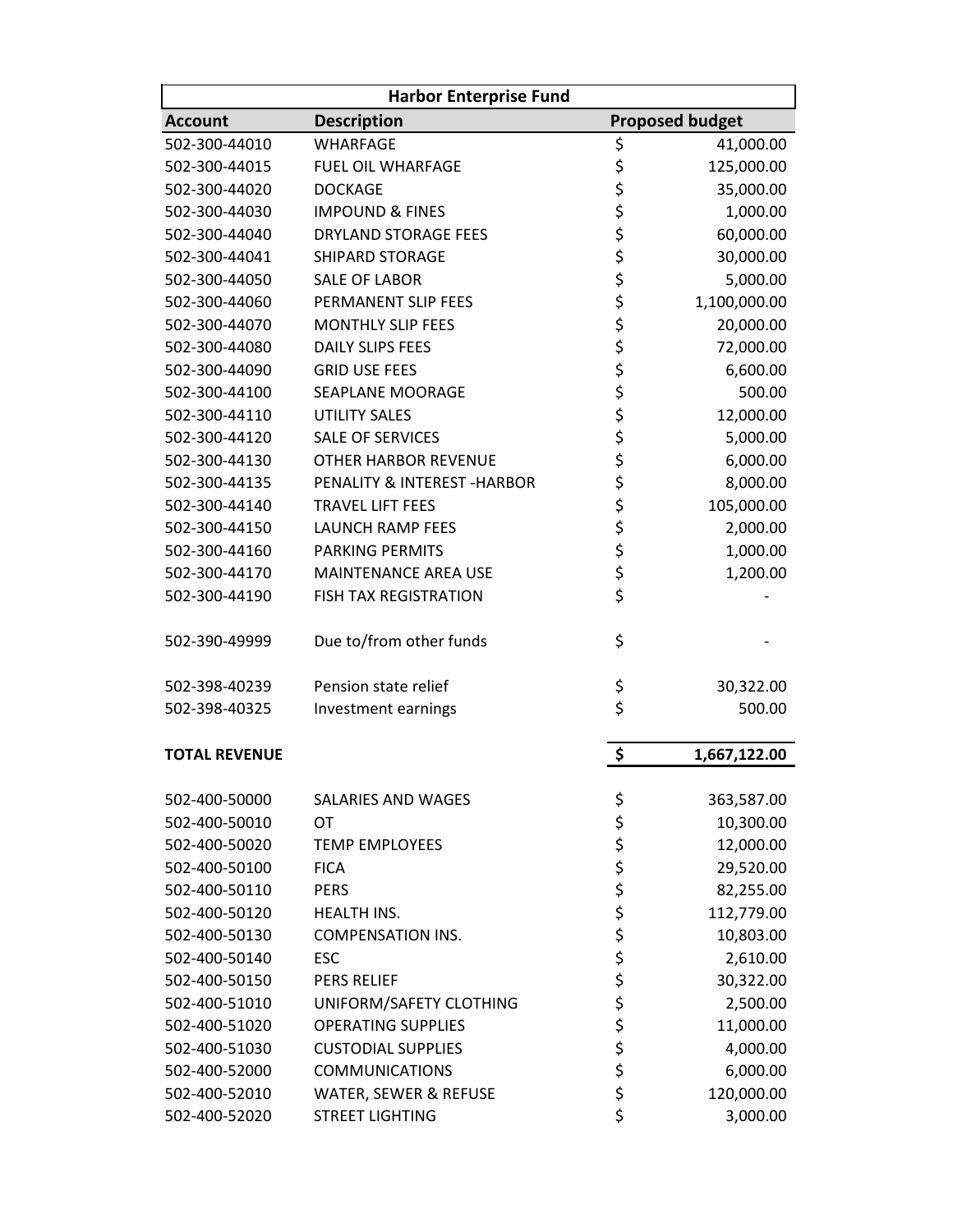| <b>Harbor Enterprise Fund</b> |                                       |                                 |              |
|-------------------------------|---------------------------------------|---------------------------------|--------------|
| 502-400-52030                 | <b>ELECTRICITY</b>                    | \$                              | 70,000.00    |
| 502-400-52040                 | <b>HEATING OIL</b>                    |                                 | 8,000.00     |
| 502-400-52070                 | LEASES/RENTALS                        |                                 | 500.00       |
| 502-400-52120                 | <b>TRAVEL - CAR RENTAL</b>            |                                 | 300.00       |
| 502-400-52130                 | TRAVEL - AIRFARE/FERRY                |                                 | 4,000.00     |
| 502-400-52140                 | <b>TRAVEL - LODGING</b>               |                                 | 2,500.00     |
| 502-400-52150                 | <b>TRAVEL - PER DIEM</b>              |                                 | 1,000.00     |
| 502-400-52160                 | PROFESSIONAL DEVELOPMENT              |                                 | 1,000.00     |
| 502-400-52170                 | <b>DUES &amp; SUBSCRIPTIONS</b>       |                                 | 1,000.00     |
| 502-400-52179                 | <b>DRUG TESTING</b>                   |                                 | 400.00       |
| 502-400-52180                 | PROFESSIONAL SERVICES                 |                                 | 39,000.00    |
| 502-400-52185                 | <b>BANK FEES</b>                      |                                 | 25,000.00    |
| 502-400-52270                 | <b>LEGAL PRINTING</b>                 |                                 | 750.00       |
| 502-400-52290                 | <b>BAD DEBT EXPENSE</b>               | さささささささ ささささ                    |              |
| 502-400-54000                 | <b>FUEL &amp; LUBE</b>                |                                 | 7,000.00     |
| 502-400-54010                 | <b>VEHICLE PARTS &amp; REPAIRS</b>    |                                 | 3,500.00     |
| 502-400-54020                 | REPAIR - OTHER EQUIPMENT              |                                 | 50,000.00    |
| 502-400-54050                 | R & M TRAVEL LIFT                     | \$\$\$\$                        | 37,000.00    |
| 502-400-55000                 | <b>OTHER EQUIPMENT</b>                |                                 | 25,000.00    |
| 502-400-55020                 | <b>OTHER IMPROVEMENTS</b>             |                                 | 75,000.00    |
| 502-400-55030                 | <b>USED OIL</b>                       |                                 | 60,000.00    |
| 502-400-56000                 | <b>INSURANCE</b>                      | \$                              | 152,378.00   |
| <b>Total expenditures</b>     |                                       | $\overline{\boldsymbol{\zeta}}$ | 1,364,004.00 |
|                               |                                       |                                 |              |
| 502-896-57500                 | TRANSFER TO DEP'N RESERVE             | \$                              | 150,000.00   |
| 502-899-59090                 | <b>DEPRECIATION</b>                   |                                 |              |
| 502-901-59997                 | <b>TRANSFER TO PERM FUND TRVL LFT</b> | \$                              |              |
| 502-901-59999                 | TRANSFER TO GENERAL FUND - ADMIN      | \$                              | 216,726.00   |

| <b>TOTAL EXPENDITURES</b>          | 1,730,730.00 |
|------------------------------------|--------------|
| Net income (Loss) before transfers | 303.118.00   |

#### **HARBOR RESERVE**

| 702-390-41030        | Transfer from harbor fund | 150,000.00 |
|----------------------|---------------------------|------------|
| 702-397-40205        | .5% - Raw fish tax        | 175,000.00 |
| <b>TOTAL REVENUE</b> |                           | 325.000.00 |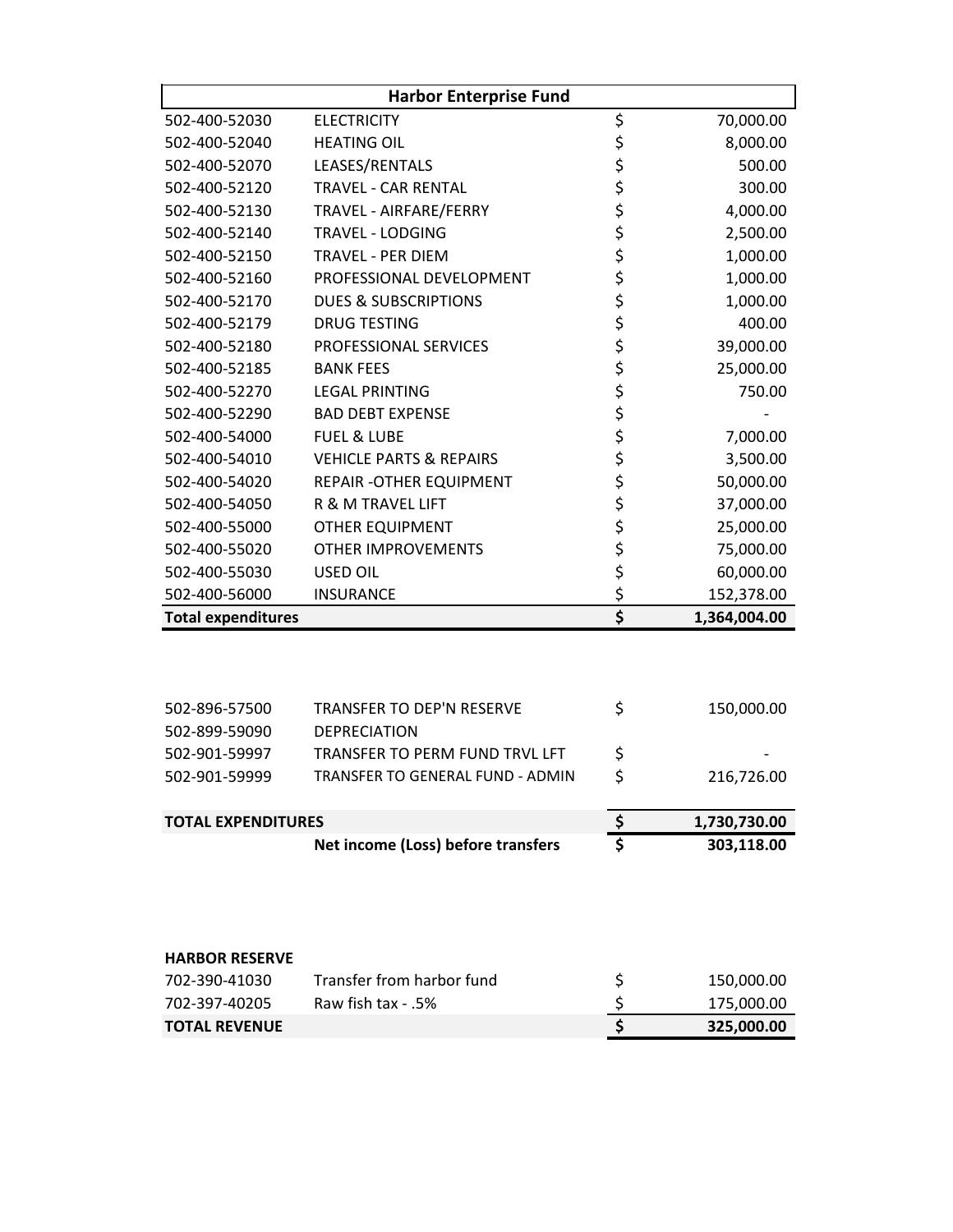|                                | <b>Sewer Enterprise Fund</b>         |                       |  |  |
|--------------------------------|--------------------------------------|-----------------------|--|--|
| <b>Account</b>                 | <b>Description</b>                   | <b>Amended budget</b> |  |  |
| 503-301-45000                  | <b>SEWER REVENUE</b>                 | 882,000               |  |  |
| 503-301-45001                  | SEWER ADMINISTRATIVE FEE             | 525                   |  |  |
| 503-301-45012                  | <b>SEWER TAP FEES</b>                | 3,675                 |  |  |
| 503-301-45015                  | OTHER SEWER OPERATING REVENUE        | 7,350                 |  |  |
| 503-301-46020                  | <b>IN-KIND REVENUE</b>               |                       |  |  |
| <b>SEWER OPERATING REVENUE</b> |                                      | 893,550               |  |  |
|                                |                                      |                       |  |  |
| 503-397-40239                  | PENSION STATE RELIEF                 | 15,773                |  |  |
| 503-397-45050                  | PENALTIES PAID FROM UTILITIES        |                       |  |  |
| <b>OTHER REVENUE</b>           |                                      | 15,773                |  |  |
|                                |                                      |                       |  |  |
| 503-401-50000                  | SALARIES AND WAGES                   | 180,240               |  |  |
| 503-401-50010                  | <b>OVERTIME</b>                      | 8,240                 |  |  |
| 503-401-50020                  | <b>TEMPORARY EMPLOYEES</b>           | 15,000                |  |  |
| 503-401-50030                  | ON CALL TIME                         | 6,000                 |  |  |
| 503-401-50100                  | <b>FICA</b>                          | 16,025                |  |  |
| 503-401-50110                  | <b>PERS</b>                          | 42,786                |  |  |
| 503-401-50120                  | <b>HEALTH INS.</b>                   | 56,432                |  |  |
| 503-401-50130                  | <b>COMPENSATION INS.</b>             | 5,342                 |  |  |
| 503-401-50140                  | <b>ESC</b>                           | 1,395                 |  |  |
| 503-401-50150                  | <b>PERS RELIEF</b>                   | 15,773                |  |  |
| 503-401-51010                  | UNIFORMS/SAFETY CLOTHING             | 1,500                 |  |  |
| 503-401-51020                  | <b>OPERATING SUPPLIES</b>            | 40,000                |  |  |
| 503-401-51050                  | <b>SMALL TOOLS</b>                   | 1,500                 |  |  |
| 503-401-52000                  | <b>COMMUNICATIONS</b>                | 4,500                 |  |  |
| 503-401-52010                  | WATER, SEWER & REFUSE                | 2,000                 |  |  |
| 503-401-52030                  | <b>ELECTRICITY</b>                   | 100,000               |  |  |
| 503-401-52040                  | <b>HEATING OIL WWTP</b>              | 8,000                 |  |  |
| 503-401-52070                  | LEASES/RENTALS                       | 1,000                 |  |  |
| 503-401-52120                  | <b>TRAVEL - CAR RENTAL</b>           | 800                   |  |  |
| 503-401-52130                  | TRAVEL - AIRFARE/FERRY               | 1,500                 |  |  |
| 503-401-52140                  | <b>TRAVEL - LODGING</b>              | 1,500                 |  |  |
| 503-401-52150                  | <b>TRAVEL - PER DIEM</b>             | 800                   |  |  |
| 503-401-52160                  | PROFESSIONAL DEVELOPMENT             | 4,000                 |  |  |
| 503-401-52170                  | <b>DUES &amp; SUBSCRIPTIONS</b>      | 500                   |  |  |
| 503-401-52179                  | <b>DRUG TESTING</b>                  | 300                   |  |  |
| 503-401-52180                  | PROFESSIONAL SERVICES                | 40,000                |  |  |
| 503-401-52200                  | PERMIT EXPENSE                       | 8,000                 |  |  |
| 503-401-52350                  | <b>RECRUITMENT &amp; MOVING</b>      | 500                   |  |  |
| 503-401-54000                  | <b>FUEL &amp; LUBE</b>               | 6,000                 |  |  |
| 503-401-54010                  | <b>REPAIRS - VEHICLE &amp; PARTS</b> | 10,000                |  |  |
| 503-401-54020                  | REPAIR - OTHER EQUIPMENT             | 20,000                |  |  |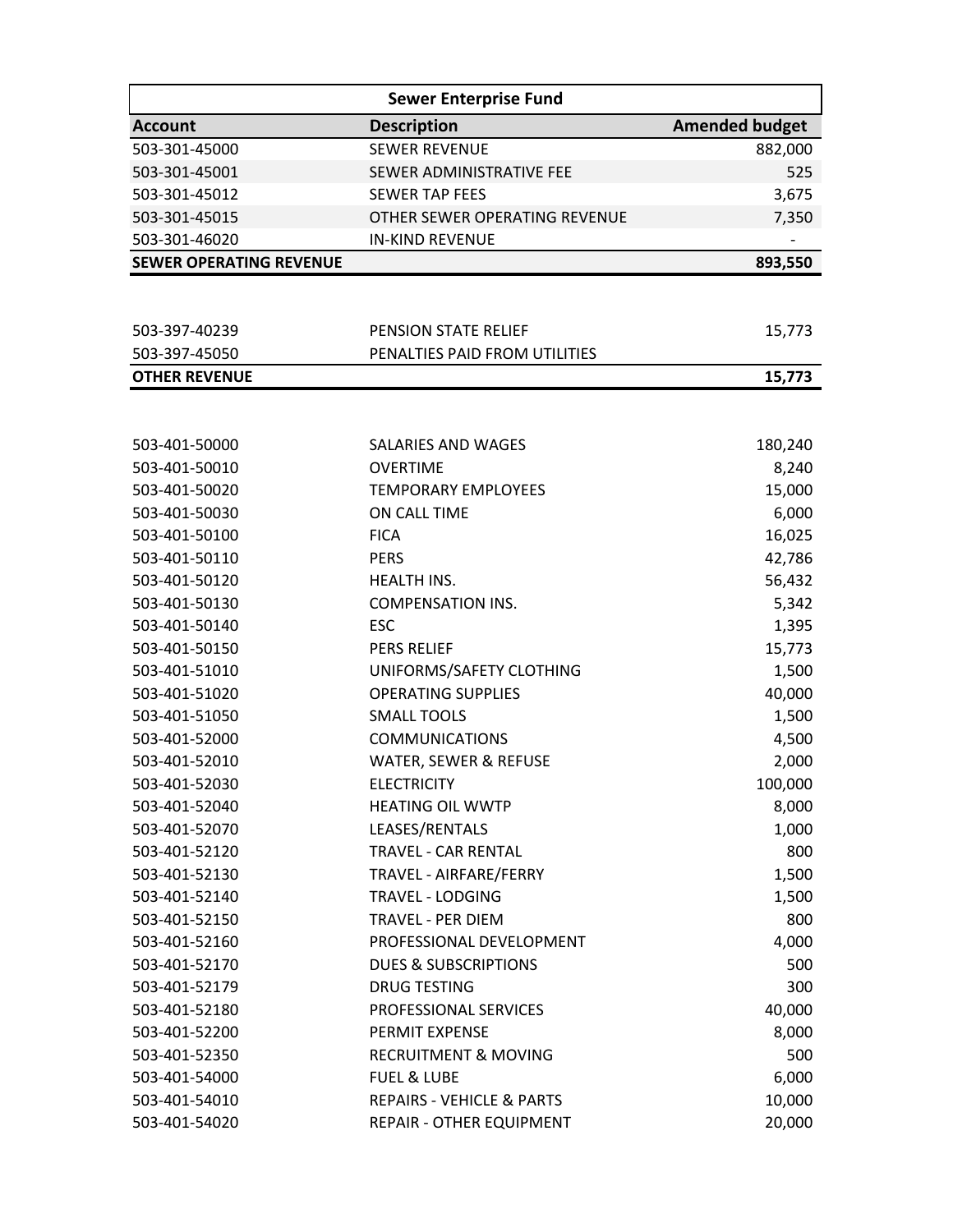| <b>Sewer Enterprise Fund</b>       |                                       |         |  |
|------------------------------------|---------------------------------------|---------|--|
| 503-401-54032                      | <b>STRUCTURE MAINT WWTP</b>           | 10,000  |  |
| 503-401-54034                      | STRUCTURE MAINT FERRY T PUMP S        | 5,000   |  |
| 503-401-54082                      | <b>HEATING SYS MAINT WWTP</b>         | 2,000   |  |
| 503-401-55010                      | <b>EQUIPMENT &amp; FURNISHINGS</b>    | 40,000  |  |
| 503-401-55020                      | <b>OTHER IMPROVEMENTS</b>             | 170,000 |  |
| 503-401-56000                      | <b>INSURANCE</b>                      | 50,000  |  |
| <b>OPERATING EXPENDITURES</b>      |                                       | 876,633 |  |
| Net income (loss) before transfers |                                       | 32,690  |  |
|                                    |                                       |         |  |
| 503-895-58043                      | WWTP UPGRADE PHSEII 261071 PRN        | 55,000  |  |
| 503-895-58044                      | WWTP UPGRADE PHSEII 261071 INT        | 13,200  |  |
| <b>DEBT SERVICE</b>                |                                       | 68,200  |  |
|                                    |                                       |         |  |
| 503-896-57500                      | TRANSFER TO RESERVE - #703            | 50,000  |  |
| <b>TRANSFER TO DEP RESERVE</b>     |                                       | 50,000  |  |
|                                    |                                       |         |  |
| 503-899-59090                      | <b>DEPRECIATION - SEWER</b>           | 430,000 |  |
| <b>DEPRECIATION</b>                |                                       | 430,000 |  |
|                                    |                                       |         |  |
| 503-901-59999                      | <b>TRANSFER TO GENERAL FUND-ADMIN</b> | 114,660 |  |
| 503-901-59998                      | Reserve fund - budgetd                | 245,000 |  |
| <b>TRANSFER OUT</b>                |                                       | 359,660 |  |
| 503-905-58400                      | SCHOOL - HIGH SCHOOL                  |         |  |
| 503-905-58410                      | <b>SCHOOL - ELEMENTARY</b>            |         |  |
| 503-905-58420                      | <b>CCMC-HOSPITAL</b>                  |         |  |
| 503-905-58440                      | <b>CHAMBER OF COMMERCE</b>            |         |  |
| <b>IN-KIND SERVICES</b>            |                                       |         |  |

| 703-390-41030             | Transfer from sewer          | 50,000.00  |
|---------------------------|------------------------------|------------|
| 703-397-41095             | Reserve fund - budgetd       | 245,000.00 |
| <b>TOTAL REVENUE</b>      |                              | 295,000.00 |
|                           |                              |            |
|                           |                              |            |
| 703-400-54032             | Structure maint - sewer dept | 245,000.00 |
| <b>TOTAL EXPENDITURES</b> |                              | 245,000.00 |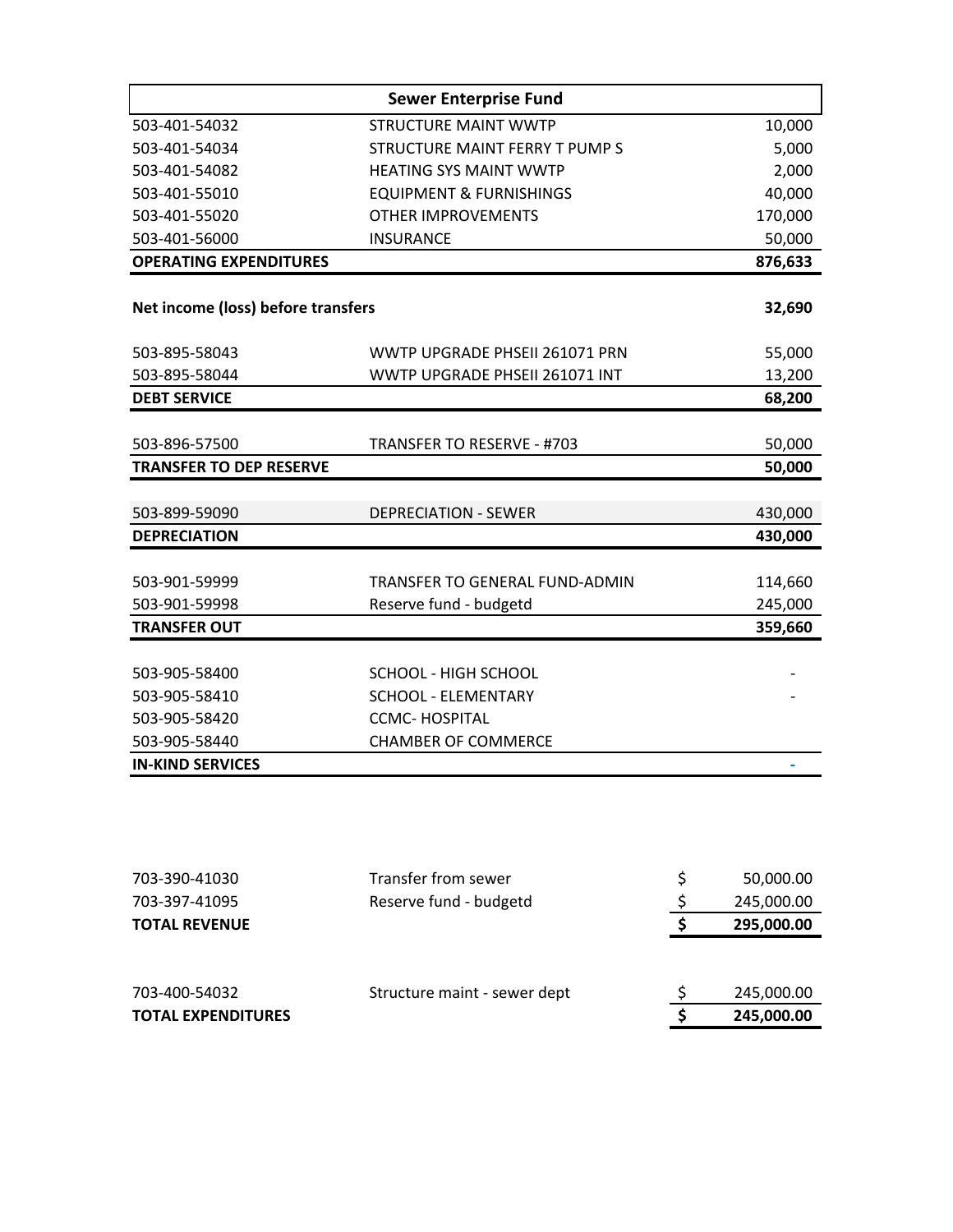|                                | <b>Water Enterprise Fund</b>          |                       |  |  |
|--------------------------------|---------------------------------------|-----------------------|--|--|
| <b>Account</b>                 | <b>Description</b>                    | <b>Amended budget</b> |  |  |
| 504-302-24516                  | OTHER WATER NON-OPERATING REV         |                       |  |  |
| 504-302-45010                  | <b>WATER REVENUE</b>                  | 820,260               |  |  |
| 504-302-45011                  | <b>WATER ADMINISTRATIVE FEE</b>       | 525                   |  |  |
| 504-302-45012                  | <b>WATER TAP FEES</b>                 | 1,050                 |  |  |
| 504-302-45015                  | OTHER WATER OPERATING REVENUE         | 3,150                 |  |  |
| 504-302-46020                  | <b>IN-KIND REVENUE</b>                |                       |  |  |
| <b>SEWER OPERATING REVENUE</b> |                                       | 824,985               |  |  |
|                                |                                       |                       |  |  |
|                                |                                       |                       |  |  |
| 504-398-40239                  | PENSION STATE RELIEF                  | 15,773                |  |  |
| <b>OTHER REVENUE</b>           |                                       | 15,773                |  |  |
|                                |                                       |                       |  |  |
| 504-402-50000                  | SALARIES AND WAGES                    | 180,240               |  |  |
| 504-402-50010                  | <b>OVERTIME</b>                       | 8,240                 |  |  |
| 504-402-50020                  | TEMP. EMPLOYEES                       | 15,000                |  |  |
| 504-402-50030                  | ON CALL TIME                          | 6,000                 |  |  |
| 504-402-50100                  | <b>FICA</b>                           | 16,025                |  |  |
| 504-402-50110                  | <b>PERS</b>                           | 42,786                |  |  |
| 504-402-50120                  | HEALTH INS.                           | 56,432                |  |  |
| 504-402-50130                  | <b>COMPENSATION INS.</b>              | 5,342                 |  |  |
| 504-402-50140                  | <b>ESC</b>                            | 1,395                 |  |  |
| 504-402-50150                  | PERS RELIEF                           | 15,773                |  |  |
| 504-402-51010                  | UNIFORMS/SAFETY CLOTHING              | 1,500                 |  |  |
| 504-402-51020                  | <b>OPERATING SUPPLIES</b>             | 40,000                |  |  |
| 504-402-51050                  | <b>SMALL TOOLS</b>                    | 1,500                 |  |  |
| 504-402-52000                  | <b>COMMUNICATIONS</b>                 | 4,200                 |  |  |
| 504-402-52010                  | WATER, SEWER & REFUSE                 | 2,000                 |  |  |
| 504-402-52030                  | <b>ELECTRICITY</b>                    | 6,600                 |  |  |
| 504-402-52040                  | HEATING OIL EYAK WTR PLANT            | 25,000                |  |  |
| 504-402-52070                  | LEASES/RENTALS                        | 500                   |  |  |
| 504-402-52120                  | <b>TRAVEL - CAR RENTAL</b>            | 600                   |  |  |
| 504-402-52130                  | TRAVEL - AIRFARE/FERRY                | 1,500                 |  |  |
| 504-402-52140                  | <b>TRAVEL - LODGING</b>               | 1,500                 |  |  |
| 504-402-52150                  | <b>TRAVEL - PER DIEM</b>              | 800                   |  |  |
| 504-402-52160                  | PROFESSIONAL DEVELOPMENT              | 4,000                 |  |  |
| 504-402-52170                  | <b>DUES &amp; SUBSCRIPTIONS</b>       | 600                   |  |  |
| 504-402-52179                  | <b>DRUG TESTING</b>                   | 300                   |  |  |
| 504-402-52180                  | PROFESSIONAL SERVICES                 | 50,000                |  |  |
| 504-402-52200                  | PERMIT EXPENSE                        | 2,000                 |  |  |
| 504-402-52270                  | <b>LEGAL PRINTING</b>                 |                       |  |  |
| 504-402-52350                  | <b>RECRUITMENT &amp; MOVING</b>       | 500                   |  |  |
| 504-402-54000                  | <b>FUEL &amp; LUBE</b>                | 6,000                 |  |  |
| 504-402-54005                  | REPAIRS - WATERSHED                   | 15,000                |  |  |
| 504-402-54010                  | <b>REPAIRS - VEHICLES &amp; PARTS</b> | 10,000                |  |  |
| 504-402-54020                  | REPAIRS - OTHER EQUIPMENT             | 30,000                |  |  |
|                                |                                       |                       |  |  |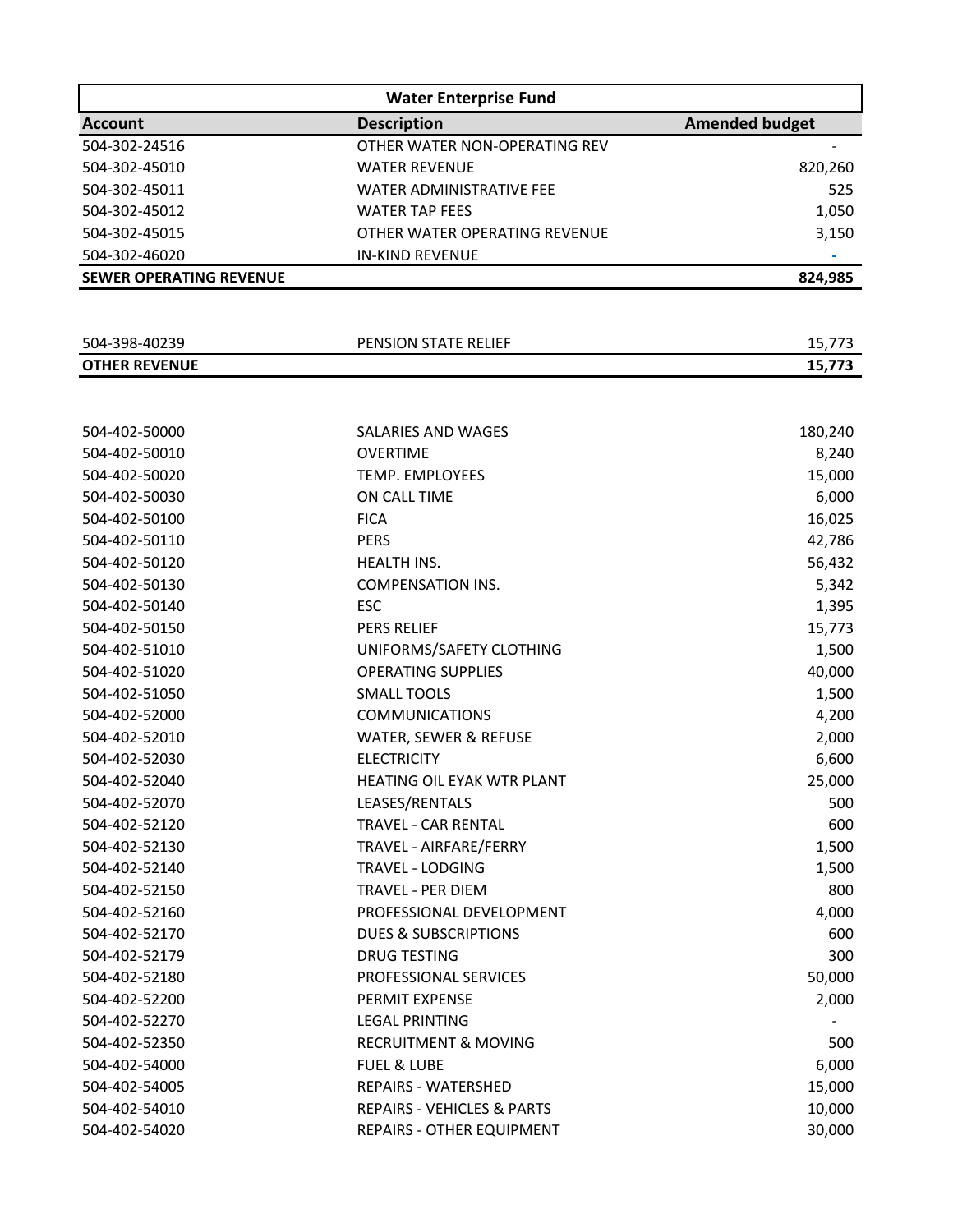|                                    | <b>Water Enterprise Fund</b>        |         |
|------------------------------------|-------------------------------------|---------|
| 504-402-54032                      | STRUCTURE MAINT EYAK WTR PLANT      | 10,000  |
| 504-402-54082                      | <b>HEATING SYS MAINT EYAK PLANT</b> | 1,000   |
| 504-402-55010                      | <b>EQUIPMENT &amp; FURNISHINGS</b>  | 40,000  |
| 504-402-55020                      | <b>OTHER IMPROVEMENTS</b>           | 30,000  |
| 504-402-56000                      | <b>INSURANCE</b>                    | 50,000  |
| <b>OPERATING EXPENDITURES</b>      |                                     | 682,333 |
| Net income (loss) before transfers |                                     | 158,425 |
| 504-896-57500                      | TRANSFER TO RESERVE - #704          | 50,000  |
| <b>TRANSFER TO DEP RESERVE</b>     |                                     | 50,000  |
|                                    |                                     |         |
| 504-899-59091                      | <b>DEPRECIATION - WATER</b>         | 200,000 |
| <b>DEPRECIATION</b>                |                                     | 200,000 |
| 504-901-59999                      | TRANSFER TO GENERAL FUND-ADMIN      | 108,201 |
| <b>TRANSFER OUT</b>                |                                     | 108,201 |
|                                    |                                     |         |
| 504-905-58400                      | SCHOOL - HIGH SCHOOL                |         |
| 504-905-58410                      | <b>SCHOOL - ELEMENTARY</b>          |         |
| 504-905-58420                      | <b>CCMC - HOSPITAL</b>              |         |
| 504-905-58440                      | <b>CHAMBER OF COMMERCE</b>          |         |
| <b>IN-KIND SERVICES</b>            |                                     |         |

| 704-390-41030             | Transfer from water          | 50,000  |
|---------------------------|------------------------------|---------|
| 704-397-41095             | Reserve fund - budgetd       |         |
| <b>TOTAL REVENUE</b>      |                              | 50,000  |
|                           |                              |         |
| 704-400-54032             | Structure maint - water dept | 300,000 |
| <b>TOTAL EXPENDITURES</b> |                              | 300,000 |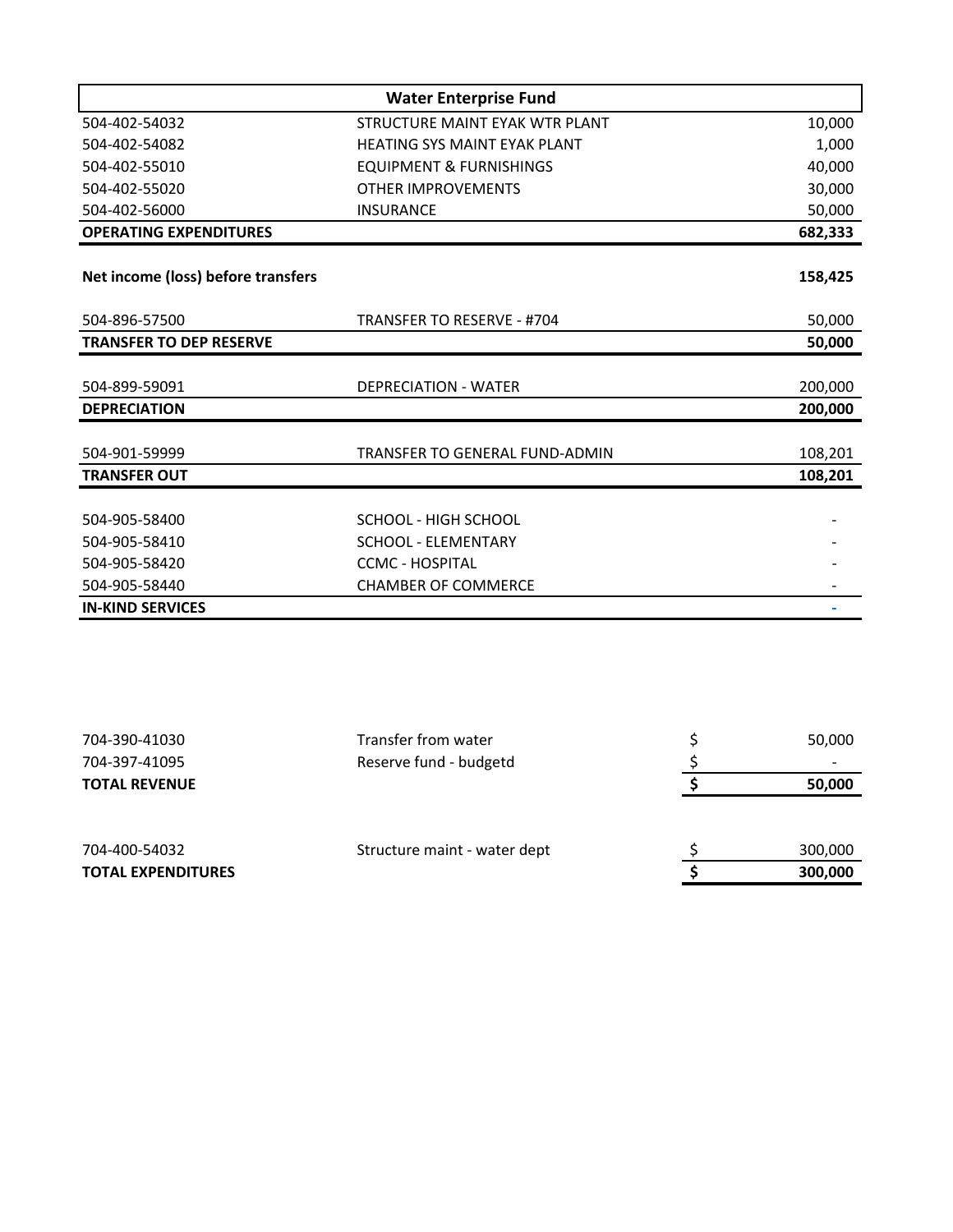| <b>Refuse Enterprise Fund</b>   |                                    |                       |  |
|---------------------------------|------------------------------------|-----------------------|--|
| <b>Account</b>                  | <b>Description</b>                 | <b>Amended budget</b> |  |
| 505-301-46000                   | REFUSE SERVICE CHARGES             | 1,354,000             |  |
| 505-301-46001                   | REFUSE ADMINISTRATIVE FEE          | 525                   |  |
| 505-301-46020                   | <b>IN-KIND REVENUE</b>             |                       |  |
| <b>REFUSE OPERATING REVENUE</b> |                                    | 1,354,525             |  |
|                                 |                                    |                       |  |
| 505-398-40239                   | PENSION STATE RELIEF               | 26,857                |  |
| <b>OTHER REVENUE</b>            |                                    | 26,857                |  |
|                                 |                                    |                       |  |
|                                 |                                    |                       |  |
| 505-400-50000                   | SALARIES AND WAGES                 | 323,952               |  |
| 505-400-50010                   | <b>OT</b>                          | 7,210                 |  |
| 505-400-50020                   | <b>TEMP. EMPLOYEES</b>             | 31,000                |  |
| 505-400-50100                   | <b>FICA</b>                        | 27,705                |  |
| 505-400-50110                   | <b>PERS</b>                        | 72,856                |  |
| 505-400-50120                   | HEALTH INS.                        | 98,291                |  |
| 505-400-50130                   | <b>COMPENSATION INS.</b>           | 18,651                |  |
| 505-400-50140                   | <b>ESC</b>                         | 2,385                 |  |
| 505-400-50150                   | PERS RELIEF                        | 26,857                |  |
| 505-400-51010                   | UNIFORMS/SAFETY CLOTHING           | 4,000                 |  |
| 505-400-51020                   | <b>OPERATING SUPPLIES</b>          | 16,000                |  |
| 505-400-51050                   | <b>SMALL TOOLS</b>                 | 2,000                 |  |
| 505-400-52000                   | <b>COMMUNICATIONS</b>              | 4,500                 |  |
| 505-400-52010                   | WATER, SEWER & REFUSE              | 3,500                 |  |
| 505-400-52030                   | <b>ELECTRICITY</b>                 | 9,000                 |  |
| 505-400-52040                   | <b>HEATING OIL</b>                 | 2,000                 |  |
| 505-400-52070                   | LEASES/RENTALS                     | 500                   |  |
| 505-400-52120                   | <b>TRAVEL - CAR RENTAL</b>         | 500                   |  |
| 505-400-52130                   | TRAVEL - AIRFARE/FERRY             | 2,500                 |  |
| 505-400-52140                   | TRAVEL - LODGING                   | 2,000                 |  |
| 505-400-52150                   | TRAVEL - PER DIEM                  | 1,000                 |  |
| 505-400-52160                   | PROFESSIONAL DEVELOPMENT           | 3,000                 |  |
| 505-400-52170                   | <b>DUES &amp; SUBSCRIPTIONS</b>    | 300                   |  |
| 505-400-52179                   | <b>DRUG TESTING</b>                | 500                   |  |
| 505-400-52180                   | PROFESSIONAL SERVICES              | 95,000                |  |
| 505-400-52200                   | <b>LICENSE &amp; FEES</b>          | 4,000                 |  |
| 505-400-52270                   | <b>LEGAL PRINTING</b>              | 500                   |  |
| 505-400-52295                   | GAIN/LOSS ON SALE/DISPOSIAL        |                       |  |
| 505-400-54000                   | <b>FUEL &amp; LUBE</b>             | 32,000                |  |
| 505-400-54010                   | <b>VEHICLE PARTS &amp; REPAIRS</b> | 21,000                |  |
| 505-400-54020                   | <b>REPAIR - OTHER EQUIPMENT</b>    | 25,000                |  |
| 505-400-54030                   | R & M BUILDINGS                    | 20,000                |  |
| 505-400-54080                   | <b>BOILER MAINTENANCE</b>          | 5,000                 |  |
| 505-400-55000                   | OTHER EQUIPMENT                    | 5,000                 |  |
| 505-400-55030                   | <b>LANDFILL MAINTENANCE</b>        | 7,000                 |  |
| 505-400-56000                   | <b>INSURANCE</b>                   | 50,000                |  |
| <b>OPERATING EXPENDITURES</b>   |                                    | 924,707               |  |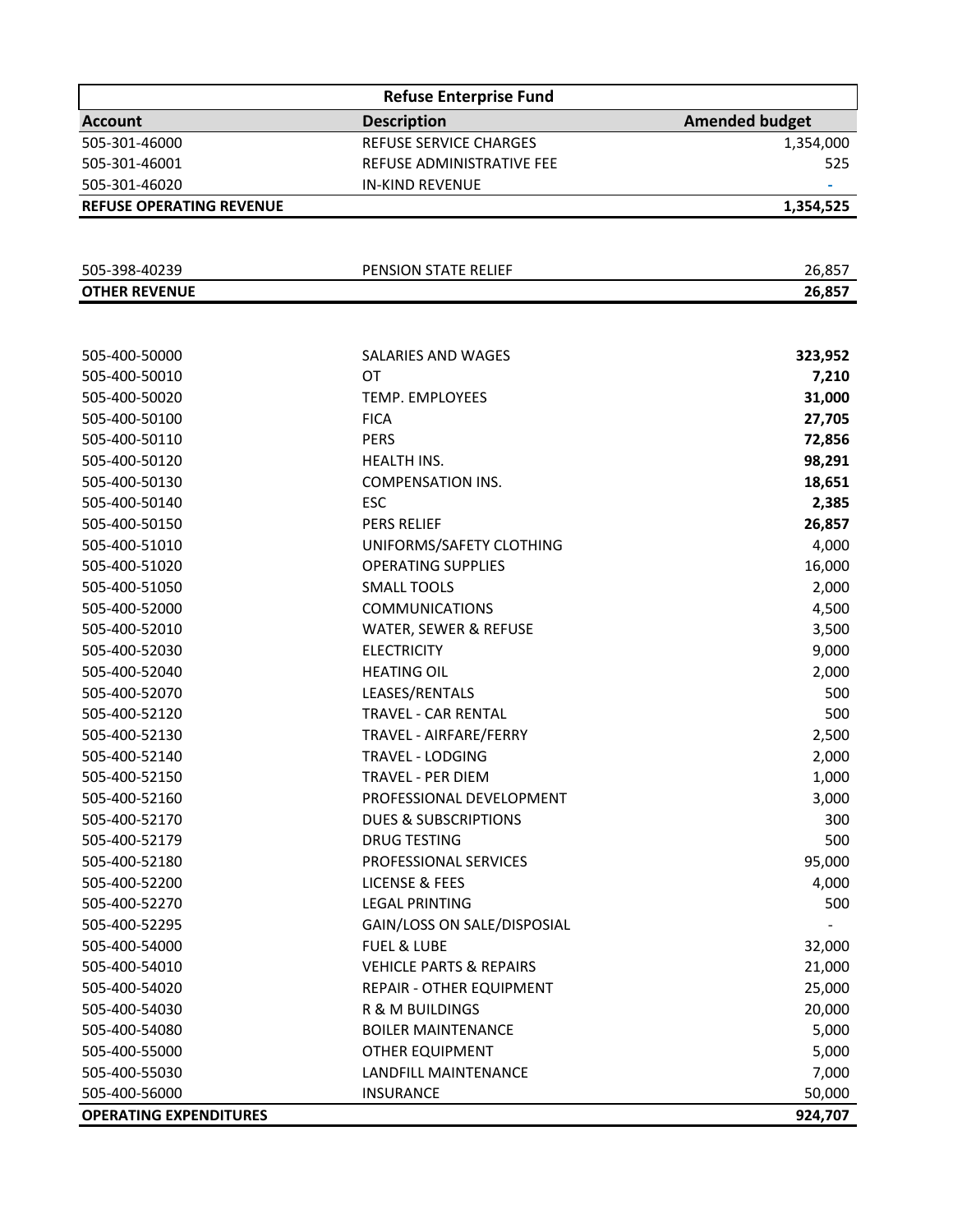| <b>Refuse Enterprise Fund</b>      |                                  |         |  |
|------------------------------------|----------------------------------|---------|--|
| Net income (loss) before transfers |                                  | 456,675 |  |
|                                    |                                  |         |  |
|                                    |                                  |         |  |
| 505-896-55030                      | LANDFILL CLOSURE COST RESERVED   | 50,000  |  |
| 505-896-57500                      | <b>TRANSFER TO DEP'N RESERVE</b> | 50,000  |  |
| <b>TRANSFER TO DEP RESERVE</b>     |                                  | 100,000 |  |
|                                    |                                  |         |  |
| 505-899-59091                      | <b>DEPRECIATION</b>              | 210,000 |  |
| <b>DEPRECIATION</b>                |                                  | 210,000 |  |
|                                    |                                  |         |  |
| 505-901-59996                      | PERM FUND REPLACEMENT            | 44,900  |  |
| 505-901-59997                      | Reserve                          | 210,000 |  |
| 505-901-59999                      | TRANSFER TO GENERAL FUND-ADMIN   | 176,020 |  |
| <b>TRANSFER OUT</b>                |                                  | 430,920 |  |
|                                    |                                  |         |  |
| 505-905-58400                      | SCHOOL - HIGH SCHOOL             |         |  |
| 505-905-58410                      | SCHOOL - ELEMENTARY              |         |  |
| 505-905-58420                      | <b>CCMC - HOSPITAL</b>           |         |  |
| 505-905-58440                      | <b>CHAMBER OF COMMERCE</b>       |         |  |
| <b>IN-KIND SERVICES</b>            |                                  |         |  |

|                           |                                   | (284, 245)    |
|---------------------------|-----------------------------------|---------------|
|                           |                                   |               |
| 705-390-41030             | Transfer from refuse              | 50,000        |
| 705-397-41030             | Reserve fund - budgetd            | 210,000       |
| <b>TOTAL REVENUE</b>      |                                   | \$<br>260,000 |
|                           |                                   |               |
| 705-841-55010             | Equip and furn                    | 210,000       |
| <b>TOTAL EXPENDITURES</b> |                                   | 210,000       |
|                           |                                   |               |
| 805-390-41030             | Transfer from refuse              | \$<br>50,000  |
| 805-397-40325             | Investment earnings               | \$            |
| 805-397-41095             | Reserve funds - budgeted landfill | \$            |
| <b>TOTAL REVENUE</b>      |                                   | \$<br>50,000  |
|                           |                                   |               |
| 805-890-55031             | Landfill closure costs            |               |
| <b>TOTAL EXPENDITURES</b> |                                   | \$            |